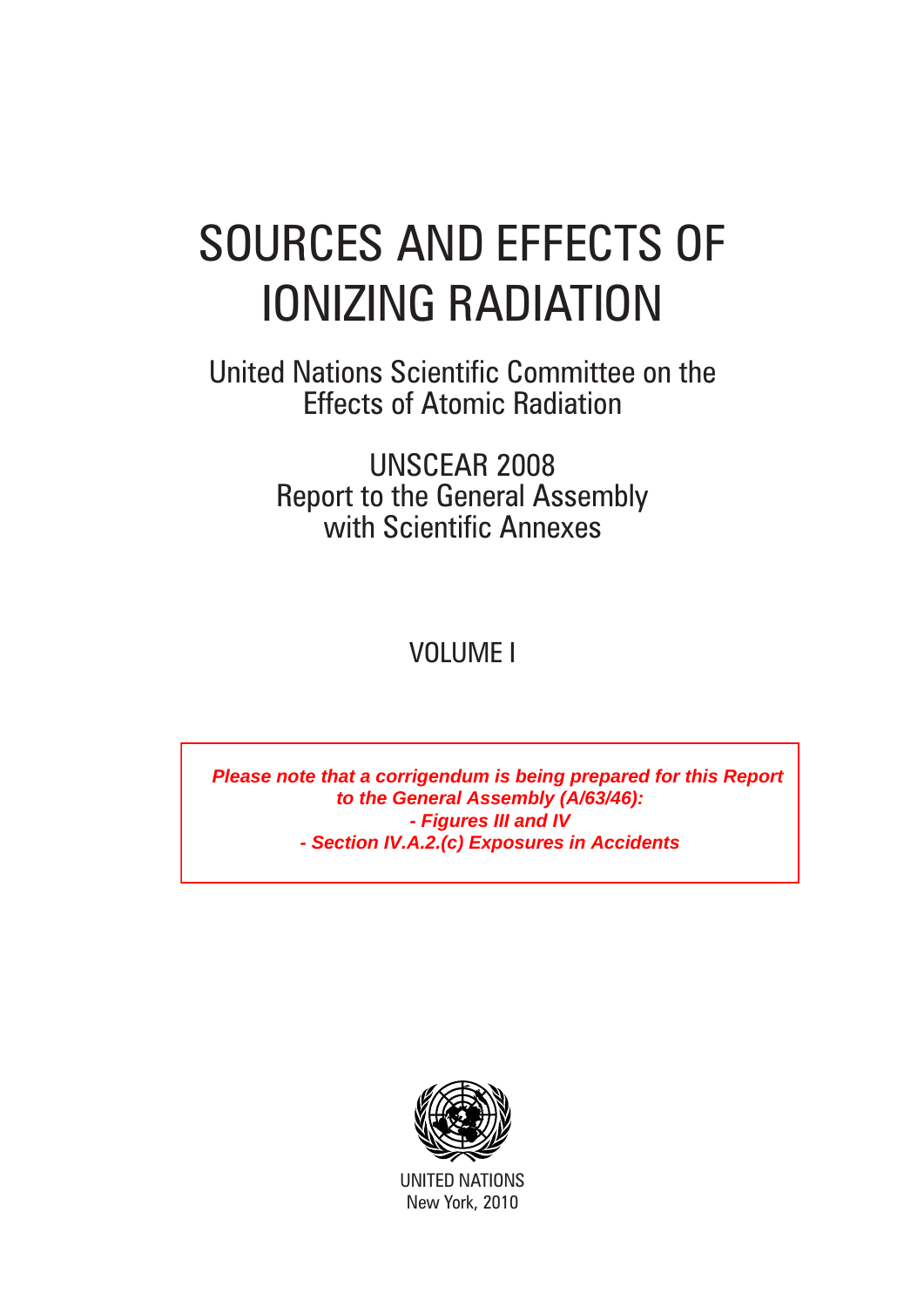#### The report of the Committee without its annexes appears as *Official Records of the General Assembly*, Sixty-third Session, Supplement No. 46.

The designations employed and the presentation of material in this publication do not imply the expression of any opinion whatsoever on the part of the Secretariat of the United Nations concerning the legal status of any country, territory, city or area, or of its authorities, or concerning the delimitation of its frontiers or boundaries.

The country names used in this document are, in most cases, those that were in use at the time the data were collected or the text prepared. In other cases, however, the names have been updated, where this was possible and appropriate, to reflect political changes.

> UNITED NATIONS PUBLICATION Sales No. E.10.XI.3 ISBN 978-92-1-142274-0

#### NOTE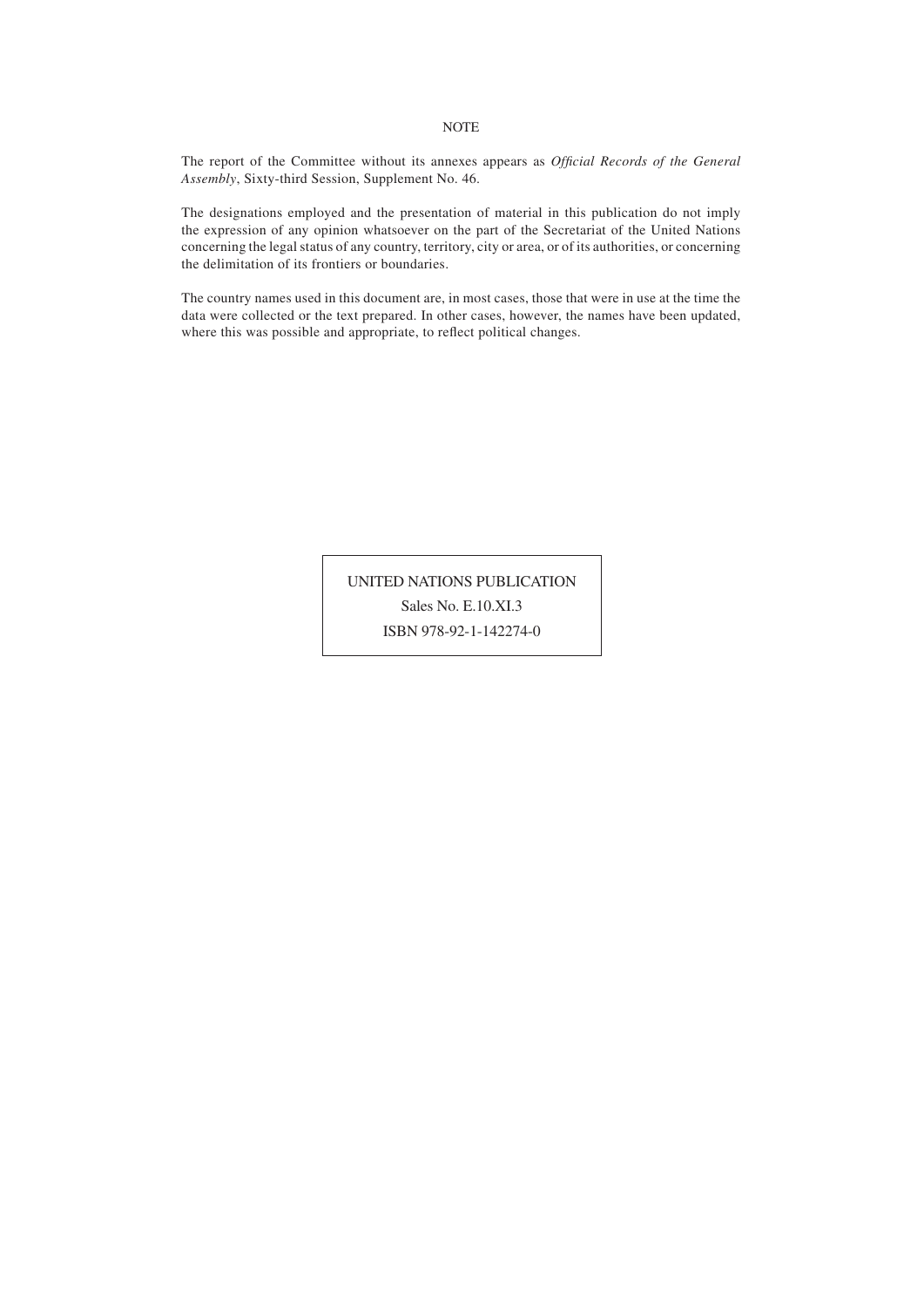# **Report of the United Nations Scientific Committee on the Effects of Atomic Radiation to the General Assembly**

# **Contents**

|               |                                                                                                                                                                           | Page                |
|---------------|---------------------------------------------------------------------------------------------------------------------------------------------------------------------------|---------------------|
|               |                                                                                                                                                                           | $\overline{1}$      |
| $\parallel$ . | Deliberations of the United Nations Scientific Committee on the Effects of Atomic Radiation at                                                                            | $\mathbf{1}$        |
| III.          |                                                                                                                                                                           | 2                   |
| IV.           | Α.<br>В.<br>C.                                                                                                                                                            | 3<br>-5<br>15<br>18 |
|               | Appendices                                                                                                                                                                |                     |
| $\mathbf{L}$  | Members of national delegations attending the fiftieth to fifty-sixth sessions of the<br>United Nations Scientific Committee on the Effects of Atomic Radiation, at which | 19                  |
| $\parallel$ . | Scientific staff and consultants cooperating with the United Nations Scientific<br>Committee on the Effects of Atomic Radiation in the preparation of the 2008            | 20                  |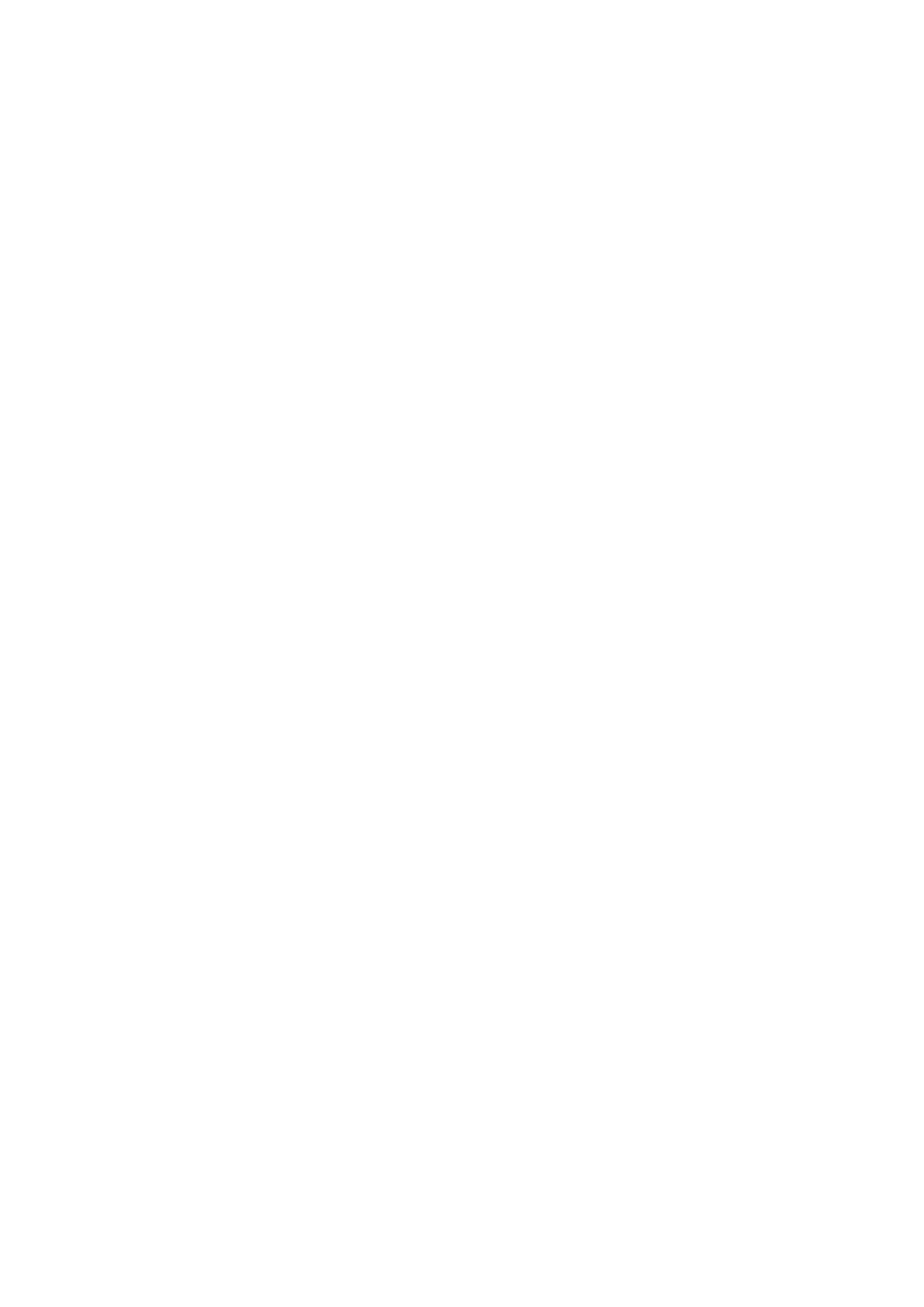## **I. Introduction**

1. Exposure to radiation has origins such as medical diagnostic and therapeutic procedures; nuclear weapons production and testing; natural background radiation; nuclear electricity generation; accidents such as the one at Chernobyl in 1986; and occupations that entail increased exposure to artificial or naturally occurring sources of radiation.

2. Since the establishment of the United Nations Scientific Committee on the Effects of Atomic Radiation by General Assembly resolution 913 (X) of 3 December 1955, the mandate of the Committee has been to undertake broad reviews of the sources of ionizing radiation and of the effects of that radiation on human health and the environment. In pursuit of its mandate, the Committee thoroughly reviews and evaluates global and regional exposures to radiation; and it evaluates evidence of radiation-induced health effects in exposed groups, including survivors of the atomic bombings in Japan. The Committee also reviews advances in the understanding of the biological mechanisms by which radiationinduced effects on health or on the environment can occur. Those assessments provide the scientific foundation used, inter alia, by the relevant agencies of the United Nations system in formulating international standards for protection of the public and of workers against ionizing radiation;<sup>1</sup> those standards, in turn, are linked to important legal and regulatory instruments.

# **II. Deliberations of the United Nations Scientific Committee on the Effects of Atomic Radiation at its fifty-sixth session**

3. The Committee held its fifty-sixth session in Vienna from 10 to 18 July 2008.2 Norman Gentner (Canada), Wolfgang Weiss (Germany) and Mohamed A. Gomaa (Egypt) served as Chairman, Vice-Chairman and Rapporteur, respectively. The Committee scrutinized and approved for publication five scientific annexes that had last been considered at its fiftyfifth session (21-25 May 2007), as reported to the General Assembly in the report of the Committee on that session.3 As previously reported,<sup>4</sup> the Committee had originally planned that those documents would be published by 2005.

4. With regard to the report with scientific annexes that it had approved in 2006,<sup>5</sup> the Committee was disappointed that volume I had not been published until July 2008 and that volume II would likely not be published before December 2008, bearing in mind that Member States and some organizations<sup>6</sup> relied on the information contained in that report, to which the Committee members had contributed invaluable expertise. It was observed that the delays were traceable in part to inadequate staffing and to a lack of sufficient, assured and predictable funding.

5. The Committee noted that the General Assembly, in its resolution 62/100 of 17 December 2007, had appealed to the Secretary-General to take appropriate administrative measures so that the secretariat could adequately service the Committee in a predictable and sustainable manner; and had

<sup>&</sup>lt;sup>1</sup>The international basic safety standards for protection against ionizing radiation and for the safety of radiation sources are currently co-sponsored by the International Labour Organization, the Food and Agriculture Organization of the United Nations (FAO), the World Health Organization (WHO), the International Atomic Energy Agency (IAEA), the Nuclear Energy Agency of the Organization for Economic Cooperation and Development and the Pan American Health Organization.

<sup>2</sup>The fifty-sixth session of the Committee was attended by members of the Committee and by the official contact points of Belarus, the Russian Federation and Ukraine, for matters related to the Chernobyl accident; observers for Belarus, Finland, Pakistan, the Republic of Korea, Spain and Ukraine; and observers for the United Nations Environment Programme (UNEP), WHO, IAEA, the International Agency for Research on Cancer, the European Commission, the International Commission on Radiological Protection, the International Commission on Radiation Units and Measurements, the International Organization for Standardization and the International Union of Radioecology.

<sup>3</sup>*Official Records of the General Assembly, Sixty-second Session, Supplement No. 46* (A/62/46), para. 3.

<sup>4</sup> Ibid., *Fifty-sixth Session, Supplement No. 46* (A/56/46), para. 10.

<sup>5</sup> Ibid., *Sixty-first Session, Supplement No. 46* (A/61/46), para. 2.

<sup>&</sup>lt;sup>6</sup>At its fifty-first regular session, the IAEA General Conference, in its resolution GC(51)/RES/11, entitled "Measures to strengthen international cooperation in nuclear, radiation and transport safety and waste management", noted that the IAEA Secretariat had commenced revision of the International Basic Safety Standards for Protection against Ionizing Radiation and the Safety of Radiation Sources with the participation of co-sponsors; noted the report of the United Nations Scientific Committee on the Effects of Atomic Radiation on its fifty-fourth session (*Official Records of the General Assembly, Sixty-first Session, Supplement No. 46* (A/61/46)); and urged the IAEA Secretariat to consider carefully and to justify any potential changes to the Basic Safety Standards, ensuring consistency with, inter alia, the Committee's report.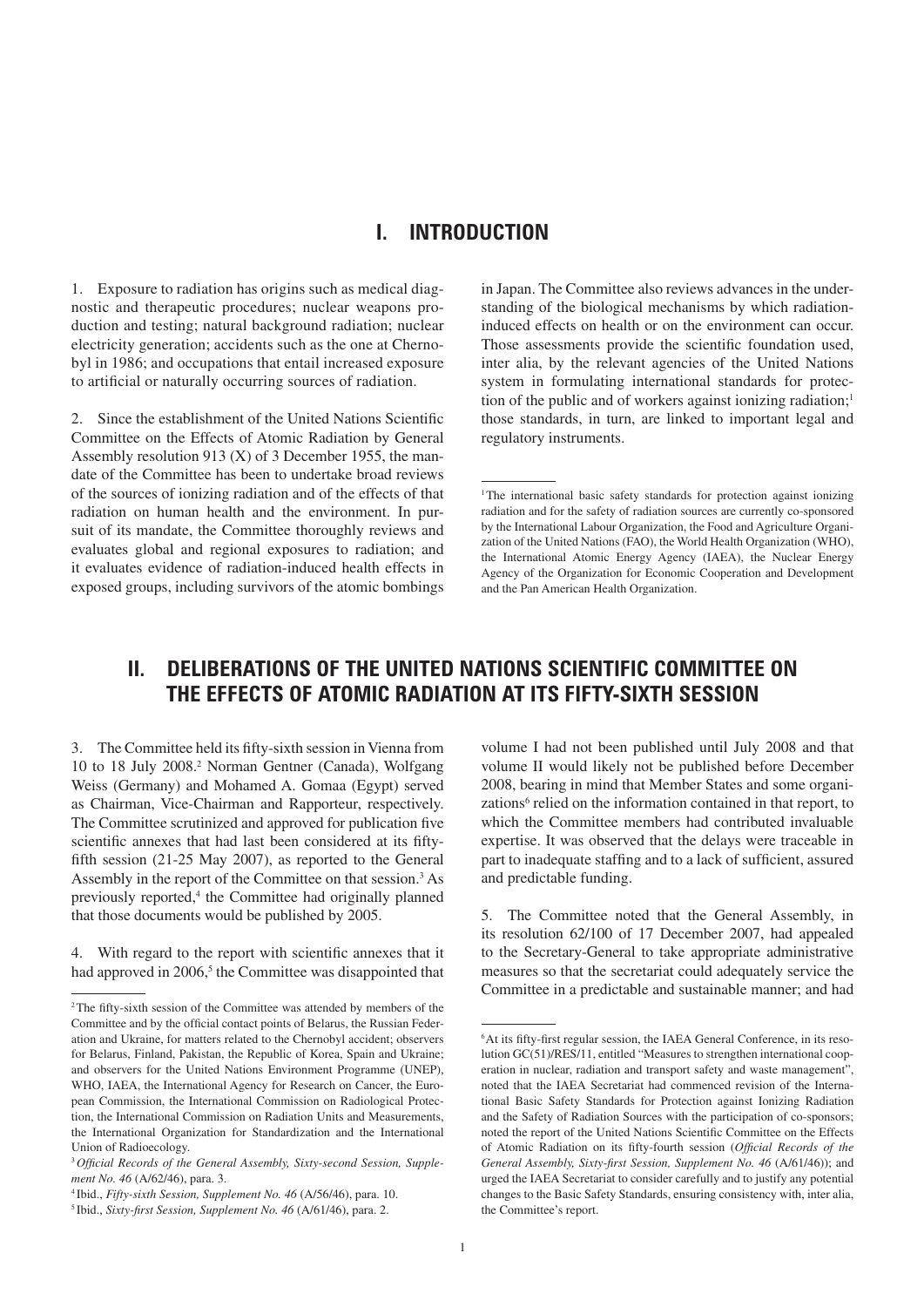requested the Secretary-General to provide a comprehensive and consolidated report to the Assembly at its sixty-third session, to be prepared in consultation with the Committee as appropriate, addressing the financial and administrative implications of increased Committee membership, staffing of the professional secretariat and methods to ensure sufficient,

assured and predictable funding. The secretariat was requested to facilitate the inclusion in the Secretary-General's report of the views of the Committee on those matters.

6. The Committee decided to hold its fifty-seventh session in Vienna from 25 to 29 May 2009.

## **III. Strategic plan and programme of work of the Committee**

7. The Committee had developed a strategic plan<sup>7</sup> to provide vision and direction for all its activities during the period 2009-2013, to facilitate result-based programming by the secretariat, to help foster management of sufficient, assured and predictable resources and to improve planning and coordination among the various parties involved.

8. The Committee considered that its strategic objective for the period was to increase awareness and deepen understanding among authorities, the scientific community and civil society with regard to levels of ionizing radiation and the related health and environmental effects as a sound basis for informed decision-making on radiation-related issues.

9. It was established that the thematic priorities for the period would be medical exposures of patients, radiation levels and effects of energy production, exposure to natural sources of radiation and improved understanding of the effects from low-dose-rate radiation exposure.

10. Several strategic shifts were envisaged in order to better meet the needs of Member States, including: *(a)* streamlining the Committee's scientific evaluation process by preparing short yet wide-ranging summary reports every 4-5 years on the levels and effects of radiation exposure and preparing special reports that respond to emerging issues as the need arises; and establishing standing expert groups to maintain surveillance on emerging issues and networks of centres of excellence to help implement the strategic plan; *(b)* enhancing mechanisms for data collection, analysis and dissemination; *(c)* improving result-based planning, including improving coordination with other stakeholders to develop areas of synergy and avoid inconsistencies; and *(d)* raising awareness and improving outreach by enhancing the website of the Committee and disseminating findings in readily understandable formats to decision makers and the public.

11. It was assumed that, in order to implement the strategic plan, intersessional work by the Committee would increase and action would have to be taken to address both the concern of the Committee that reliance on a single Professional-level post in its secretariat had left the Committee seriously vulnerable and had hampered the efficient implementation of its approved programme of work, and methods to ensure sufficient, assured and predictable funding, as requested in General Assembly resolution 62/100.

12. For its future programme of work, the Committee decided to initiate work immediately on assessments of levels of radiation from energy production and the effects on human health and the environment; uncertainty in radiation risk estimation; attributability of health effects due to radiation exposure (in response to paragraph 6 of General Assembly resolution 62/100); updating its methodology for estimating exposures due to discharges from nuclear installations; a summary of radiation effects; and improving data collection, analysis and dissemination. Depending on the availability of resources, other work might be undertaken on the biological effects of key internal emitters, medical exposures of patients, enhanced exposures to natural sources of radiation due to human activities, public information and development of a knowledge base on radiation levels and effects. The Committee authorized the secretariat to take appropriate action to implement the strategic plan and future programme of work.

<sup>7</sup>Available on request from the Secretary of the Committee.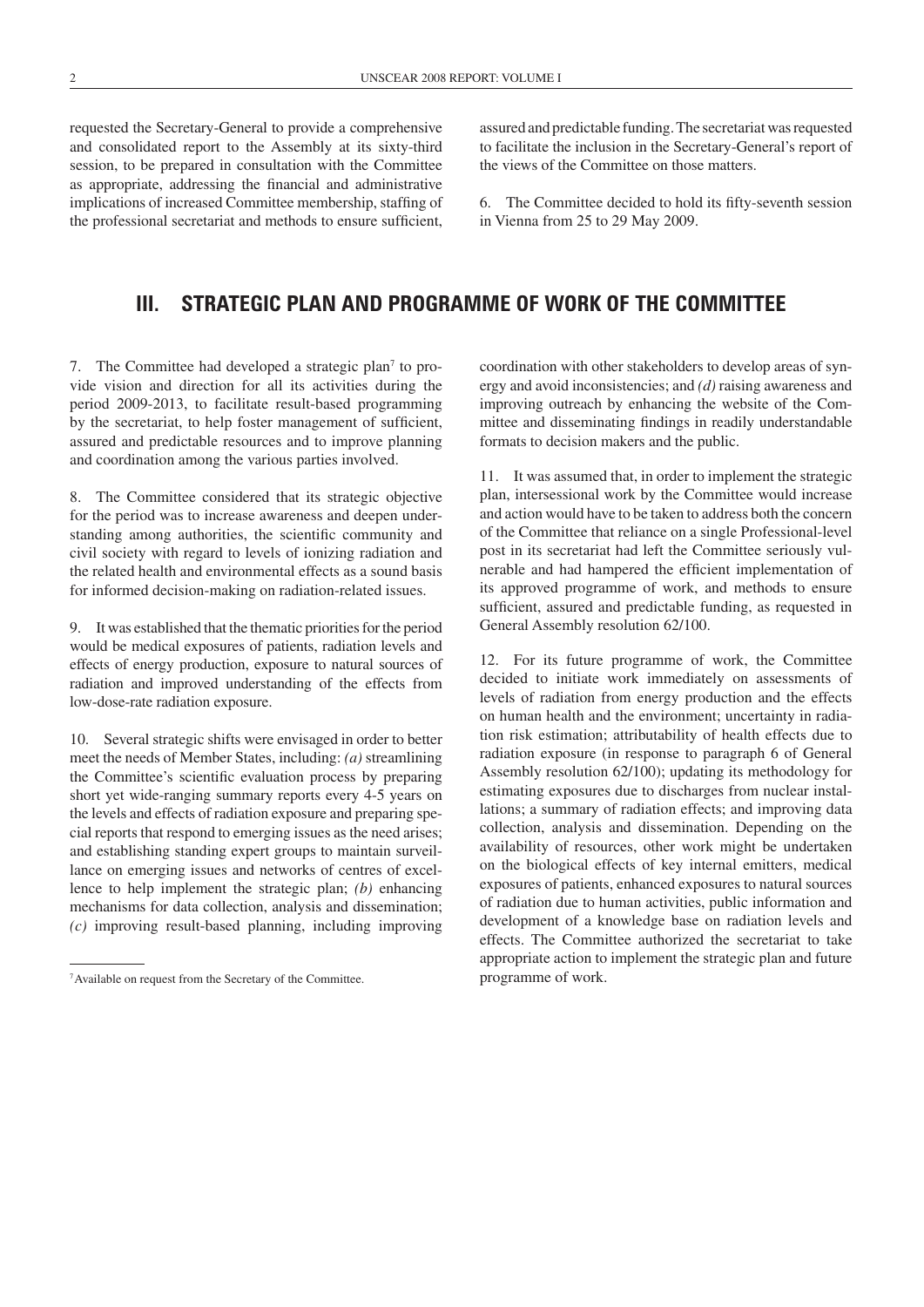## **IV. Scientific report**

13. The scientific report and its annexes were elaborated from the fiftieth to the fifty-sixth sessions of the Committee on the basis of documents submitted by the secretariat. Serving as Chairman, Vice-Chairman and Rapporteur at those sessions were:

| <i>Session</i> | Chairman              | Vice-Chairman          | Rapporteur             |
|----------------|-----------------------|------------------------|------------------------|
| Fiftieth       | J. Lipsztein (Brazil) | Y. Sasaki (Japan)      | R. Chatterjee (Canada) |
| Fifty-first    | J. Lipsztein (Brazil) | Y. Sasaki (Japan)      | R. Chatterjee (Canada) |
| Fifty-second   | Y. Sasaki (Japan)     | R. Chatterjee (Canada) | P. Burns (Australia)   |
| Fifty-third    | Y. Sasaki (Japan)     | P. Burns (Australia)   | N. Gentner (Canada)    |
| Fifty-fourth   | P. Burns (Australia)  | N. Gentner (Canada)    | C. Streffer (Germany)  |
| Fifty-fifth    | P. Burns (Australia)  | N. Gentner (Canada)    | W. Weiss (Germany)     |
| Fifty-sixth    | N. Gentner (Canada)   | W. Weiss (Germany)     | M. Gomaa (Egypt)       |

14. The names of the members of national delegations who attended those sessions are listed in appendix I. The Committee wishes to acknowledge the contribution of the representatives of specialized agencies of the United Nations system and other organizations to the discussion. The Committee also wishes to recognize a small group of consultants who helped prepare the material (see appendix II). They were responsible for the preliminary assessment of the relevant technical information, on which rested the final deliberations of the Committee.

15. In conducting its work, the Committee applied scientific judgement to the material it reviewed and took care to assume an independent and neutral position in reaching its conclusions. Following established practice, the findings are presented in the present report. The supporting scientific annexes are aimed at the scientific community and will be issued separately as a United Nations sales publication.

#### **Overview**

16. For as long as they have been on the planet, humans have been exposed to ionizing radiation from natural sources, although exposure may be modified by human activity. In addition, new, artificial sources of exposure have developed over the past century or so. The Committee last made estimates of radiation exposure levels and trends in its 2000 report.<sup>8</sup> The present report updates and extends those estimates; table 1 summarizes the updated values for average annual doses and ranges of exposure from all sources.<sup>9</sup>

17. The main natural sources of exposure are cosmic radiation and natural radionuclides found in the soil and in rocks. Cosmic radiation is significantly higher at the cruising altitudes of jet aircraft than on the Earth's surface. External exposure rates due to natural radionuclides vary considerably from place to place, and can range up to 100 times the average. An important radionuclide is radon, a gas that is formed during the decay of natural uranium in the soil and that seeps into homes. Exposures due to inhalation of radon by people living and working indoors vary dramatically depending on the local geology, building construction and household lifestyles; this mode of exposure accounts for about half of the average human exposure to natural sources.

18. The Committee evaluated the additional radiation exposures introduced by military and peaceful activities. Nuclear test explosions in the atmosphere had been conducted at a number of sites, mostly in the northern hemisphere, the most active testing being in the periods 1952–1958 and 1961–1962. The radioactive fallout from those tests represents a source of continuing exposure even today, albeit at very low levels. There is concern regarding the return of residents to nuclear test areas, because radioactive residue levels are considerable at some sites. People living near sites where nuclear materials and weapons had been produced are also exposed to radiation. Military use of depleted uranium, especially in armour-piercing munitions, has raised concerns about residual contamination; however, radiation exposures are generally negligible.

19. With regard to the peaceful uses of radiation, medical exposures were by far the dominant form. Medical exposure is almost always voluntary and provides a direct benefit to the exposed individual. Irrespective of the level of health care in a country, the medical uses of radiation continue to increase as techniques develop and become more widely disseminated;

<sup>8</sup>*Official Records of the General Assembly, Fifty-fifth Session, Supplement No. 46* (A/55/46).

<sup>&</sup>lt;sup>9</sup>See paragraph 26 below for a discussion of the concept of radiation dose.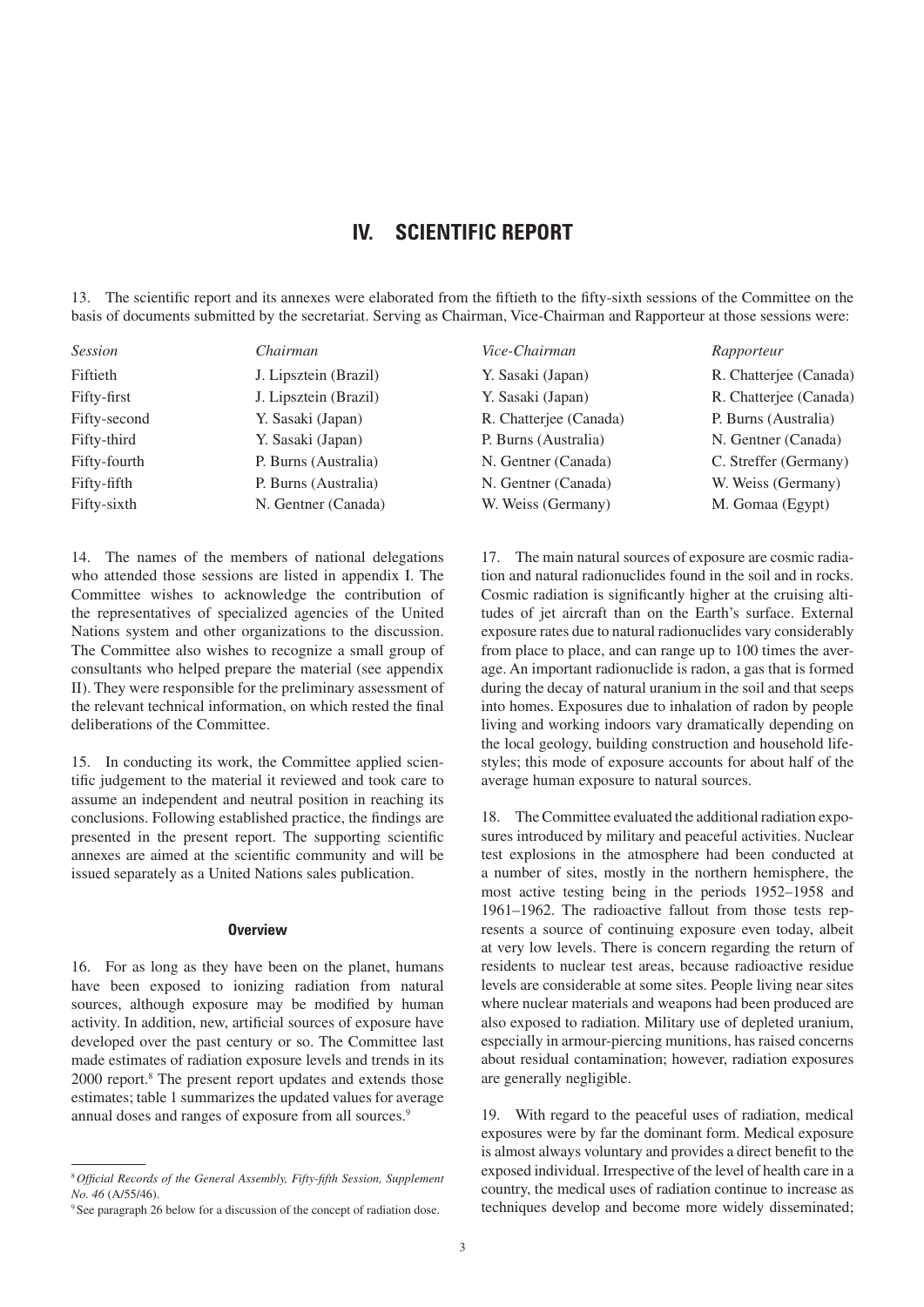about 3.6 billion radiological examinations are conducted worldwide every year. In countries with high levels of health care, exposure from medical uses is on average now equal to about 80 per cent of that from natural sources.

#### **Table 1. Annual average doses and ranges of individual doses of ionizing radiation by source** (Millisieverts*a*)

| Source or mode                       | Annual average<br>dose (worldwide) | Typical range of<br>individual doses                                                                                                                                           | Comments                                                                                                                                                                                                         |
|--------------------------------------|------------------------------------|--------------------------------------------------------------------------------------------------------------------------------------------------------------------------------|------------------------------------------------------------------------------------------------------------------------------------------------------------------------------------------------------------------|
| Natural sources of exposure          |                                    |                                                                                                                                                                                |                                                                                                                                                                                                                  |
| Inhalation (radon gas)               | 1.26                               | $0.2 - 10$                                                                                                                                                                     | The dose is much higher in some dwellings.                                                                                                                                                                       |
| External terrestrial                 | 0.48                               | $0.3 - 1$                                                                                                                                                                      | The dose is higher in some locations.                                                                                                                                                                            |
| Ingestion                            | 0.29                               | $0.2 - 1$                                                                                                                                                                      |                                                                                                                                                                                                                  |
| Cosmic radiation                     | 0.39                               | $0.3 - 1$                                                                                                                                                                      | The dose increases with altitude.                                                                                                                                                                                |
| <b>Total natural</b>                 | 2.4                                | $1 - 13$                                                                                                                                                                       | Sizeable population groups receive 10-20 millisieverts<br>$(mSv)$ .                                                                                                                                              |
| Artificial sources of exposure       |                                    |                                                                                                                                                                                |                                                                                                                                                                                                                  |
| Medical diagnosis (not therapy)      | 0.6                                | 0-several tens                                                                                                                                                                 | The averages for different levels of health care range from<br>0.03 to 2.0 mSv; averages for some countries are higher<br>than that due to natural sources; individual doses depend on<br>specific examinations. |
| Atmospheric nuclear testing          | 0.005                              | Some higher doses around test<br>sites still occur.                                                                                                                            | The average has fallen from a peak of 0.11 mSv in 1963.                                                                                                                                                          |
| Occupational exposure                | 0.005                              | $-0-20$                                                                                                                                                                        | The average dose to all workers is 0.7 mSv. Most of the<br>average dose and most high exposures are due to natural<br>radiation (specifically radon in mines).                                                   |
| Chernobyl accident                   | 0.002 <sup>b</sup>                 | In 1986, the average dose to<br>more than 300,000 recovery<br>workers was nearly 150 mSv;<br>and more than 350,000 other<br>individuals received doses greater<br>than 10 mSv. | The average in the northern hemisphere has decreased from<br>a maximum of 0.04 mSv in 1986.<br>Thyroid doses were much higher.                                                                                   |
| Nuclear fuel cycle (public exposure) | 0.0002 <sup>b</sup>                | Doses are up to 0.02 mSv for<br>critical groups at 1 km from some<br>nuclear reactor sites.                                                                                    |                                                                                                                                                                                                                  |
| <b>Total artificial</b>              | 0.6                                | From essentially zero to<br>several tens                                                                                                                                       | Individual doses depend primarily on medical treat-<br>ment, occupational exposure and proximity to test or<br>accident sites.                                                                                   |

*a* Unit of measurement of effective dose.

*b* Globally dispersed radionuclides. The value for the nuclear fuel cycle represents the maximum per caput annual dose to the public in the future, assuming the practice continues for 100 years, and derives mainly from globally dispersed, long-lived radionuclides released during reprocessing of nuclear fuel and nuclear power plant operation.

20. The generation of electrical energy by nuclear power plants has grown steadily since 1956. The nuclear fuel cycle includes the mining and milling of uranium ore; fuel fabrication; production of energy in the nuclear reactor; storage or reprocessing of irradiated fuel; and the storage and disposal of radioactive wastes. The doses to which the public is exposed vary widely from one type of installation to another, but they are generally small and they decrease markedly the further the distance from the facility. Doses from nuclear power reactors to local and regional populations decrease over time because of lower discharge levels.

21. In the area of occupational exposure, attention had traditionally focused on artificial sources of radiation; however, it is now recognized that a very large number of workers are exposed to natural sources. Occupational exposures at commercial nuclear power plants have been falling steadily over the past three decades, albeit with significant differences between reactor types. Estimates for exposure related to the nuclear fuel cycle are generally more robust and comprehensive than for other uses of radiation. By contrast, the monitoring and reporting of occupational exposures in the medical and industrial sectors is less comprehensive. While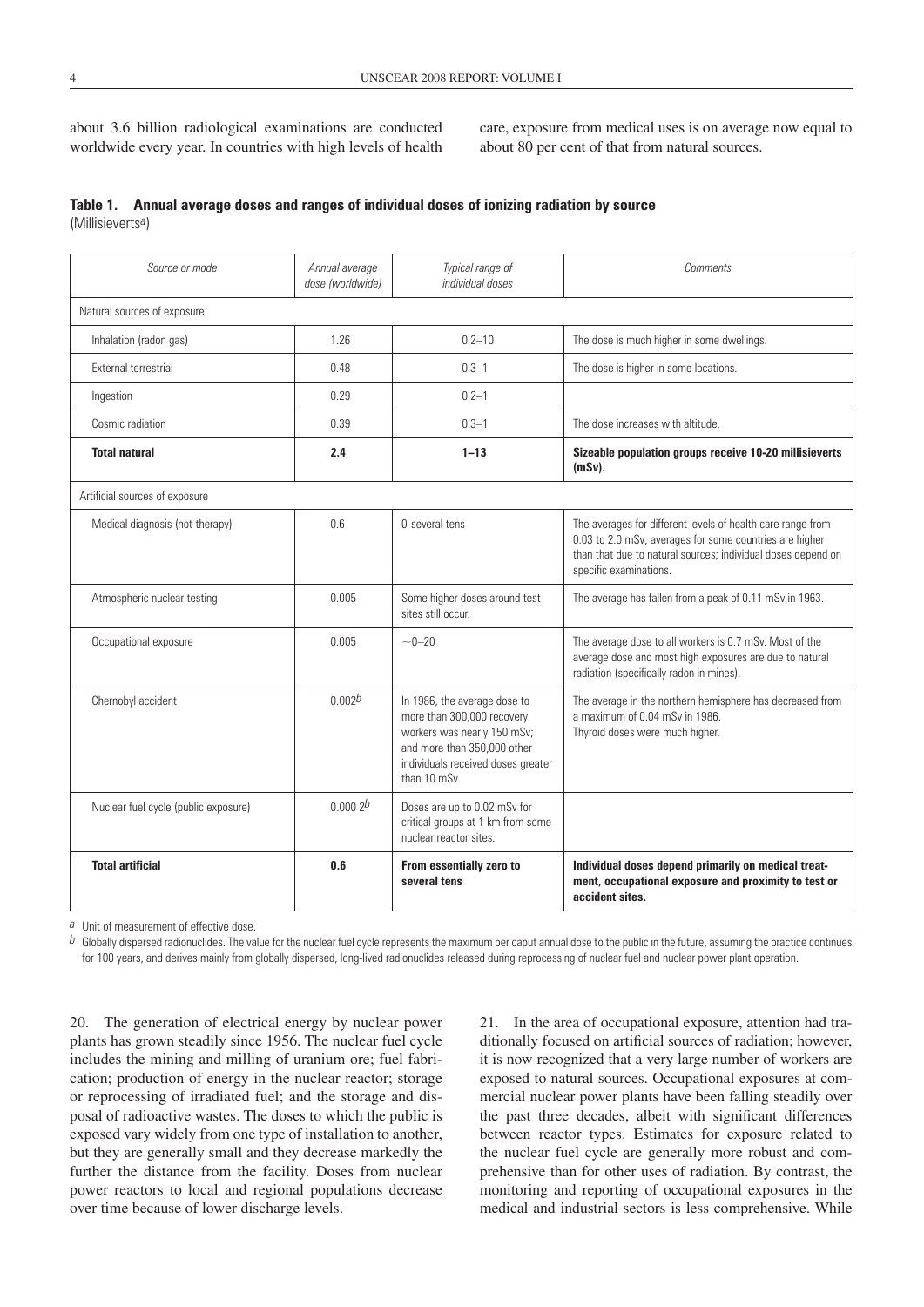the average dose to workers in all occupational groups has dropped substantially over the past two decades, occupational exposures from natural radiation sources have changed little.

22. A small number of accidents have occurred in association with the nuclear fuel cycle and have attracted widespread publicity. However, more than 100 accidents have occurred with industrial and medical sources, especially in settings termed "orphaned" (i.e. outside regulatory control), and those accidents have caused injury to workers and the public. Accidents can also occur during medical uses of radiation, usually involving human or machine error in radiotherapy. While it is known that accidents involving orphan sources and medical uses of radiation have become more frequent, the current figures are likely to be underestimates, and possibly significantly so, because of underreporting.

23. The accident at the Chernobyl nuclear power plant in 1986 was the most severe such accident in the history of civilian nuclear power. Two workers died in the immediate aftermath, and 134 plant staff and emergency personnel suffered acute radiation syndrome, which proved fatal for 28 of them. Several hundred thousand workers were subsequently involved in recovery operations. Among the persons exposed to the highest radiation doses in 1986 and 1987, there are some reports of increased incidence of leukaemia and of cataracts; there is no other consistent evidence to date of other radiation-related health effects. The radioactive cloud created by the accident deposited substantial amounts of radioactive material over large areas of the former Soviet Union and other parts of Europe, contaminating land, water and biota and causing particularly serious social and economic disruption to large segments of the population in the countries known today as Belarus, the Russian Federation and Ukraine. Among the people who were children or adolescents in 1986 in affected areas of the former Soviet Union, more than 6,000 cases of thyroid cancer have been reported (to date only a small number of them fatal), of which a substantial portion could be attributed to drinking milk contaminated with the short-lived radionuclide iodine-131. In the longer term, the general population too was exposed to radiation (of the low-level chronic type) but there has been no consistent evidence yet of any other radiation-related health effects in the general population.

24. In its 1996 scientific report, the Committee evaluated the rates of exposure below which effects on populations of species other than humans were unlikely. The Committee has since reviewed the approaches to evaluating radiation doses to species other than humans, together with new scientific information on the radiobiological effects on plants and animals (in particular information from the continuing follow-up of the environmental consequences of the Chernobyl accident). That review has revealed no evidence to support changing the conclusions of the 1996 report according to which no effects are expected at chronic dose rates below 0.1 milligrays per hour or at acute doses below 1 gray to the most highly exposed individuals in the exposed population.

#### **A. Sources of radiation exposure**

25. All matter is made up of atoms. Some atoms are naturally stable, others are unstable. Radioactivity is a natural phenomenon that occurs when an atom with an unstable nucleus spontaneously transforms, releasing energy in the form of ionizing radiation. These unstable elements are known as radionuclides and they are radioactive. The released radiation may take the form of particles (including electrons, neutrons and alpha particles) or of electromagnetic gamma radiation or X-rays, all with different amounts of energy. Radiation can also be generated artificially by machines.

26. When ionizing radiation passes through matter, including living tissue, it deposits energy that ultimately produces ionization and excitation in the matter. The amount of energy deposited divided by the mass of tissue exposed is called the absorbed dose and is usually measured in units known as milligrays. The biological damage caused by radiation is related to the amount of energy deposited. However, to estimate the potential biological effect, allowance is made for the fact that different kinds of radiation have different biological effects for the same amount of energy deposited and the fact that tissues also react differently. A weighted quantity called the effective dose is used in radiation protection, and is the most commonly used indicator of the potential biological effects associated with exposure to ionizing radiation in humans. The effective dose (here simply "dose") is usually expressed in millisieverts (mSv). The total exposure of a group of people to radiation is called the collective dose and is expressed in man-sieverts (man Sv). As a reference for subsequent comparisons, the annual global average per caput dose from natural background radiation is 2.4 mSv, while the corresponding annual collective dose to the global population from natural background radiation is about 16 million man Sv.

#### 1. Natural sources

27. For most individuals, exposure to natural background radiation is the largest component of their total radiation exposure. Although the sources of radiation are natural, exposures are affected by human activity, of which the simplest example is living in a house. Building materials provide shielding against radiation from the ground but may themselves contain radionuclides that increase exposure. In addition, buildings may trap radon gas and thus increase exposures vis-à-vis those occurring in the open air.

28. Cosmic radiation (i.e. radiation originating in outer space) is significantly attenuated by the Earth's atmosphere. At sea level it contributes about 15 per cent of the total dose from natural radiation sources; however, at higher altitudes and especially in outer space, it is the dominant radiation source. At cruising altitudes of commercial aircraft, the average dose rates are 0.003–0.008 mSv per hour, some two orders of magnitude higher than at sea level.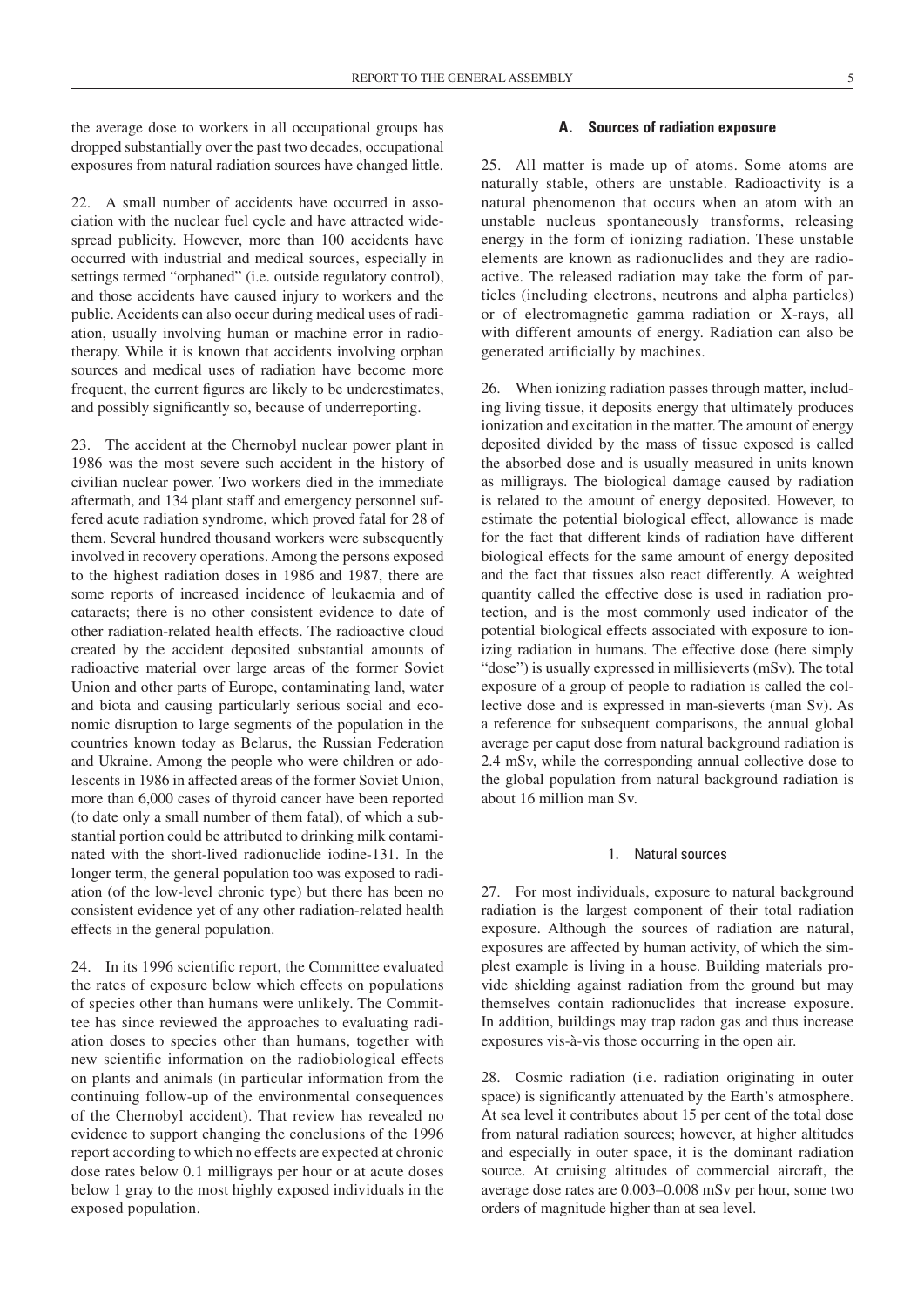29. Everything in and on the Earth contains radionuclides. The so-called primordial radionuclides found in the ground (potassium-40, uranium-238 and thorium-232), together with the radionuclides into which they decay, emit radiation. Estimates of external exposure<sup>10</sup> vary considerably from one location to another. Some specific locations have such high concentrations of these radionuclides that the dose rates may be 100 times the global average value. These radionuclides and some formed by the interaction of cosmic rays with the Earth's atmosphere are also present in food and drink and so become incorporated into the body. Environmental concentrations of natural radionuclides are highly variable (see figure I). Most of the dose from such internal exposure<sup>10</sup> is due to potassium-40.

#### **Figure I. Variability of natural uranium concentrations observed in drinking water**



*Note*: The vertical lines express the range of values observed in the country. Note that the scales on the vertical axes increase by factors of 10.

30. One radionuclide produced from the uranium-238 decay series is radon-222 (or simply "radon"). This gas is a normal constituent of soil gas and seeps into buildings. When radon is inhaled, some of its short-lived decay products are retained in the lungs and irradiate cells in the respiratory tract. Radon levels vary dramatically depending on the underlying local geology and other factors such as the permeability of the soil, construction of the building, climate and household lifestyles. Very extensive measurement programmes have been conducted and have formed the basis for implementing measures to reduce indoor radon concentrations. Radon accounts for about half of the average exposure to natural sources of radiation.

31. The estimates of annual average and individual doses of ionizing radiation from exposure to all natural radiation sources are shown above in table 1.

#### 2. Artificial sources

#### *(a) Exposures from military activities*

32. Nuclear test explosions in the atmosphere were conducted at a number of sites, mostly in the northern hemisphere, between 1945 and 1980, the most active testing being in the periods 1952–1958 and 1961–1962. In all, 502 tests were conducted, with a total yield of 434 megatons of trinitrotoluene (TNT) equivalent. The estimated annual per caput effective dose of ionizing radiation due to global fallout from atmospheric nuclear weapons testing was highest in 1963, at 0.11 mSv, and subsequently fell to its present level of about 0.005 mSv (see figure II). This source of exposure will decline only very slowly in the future as most of it is now due to the long-lived radionuclide carbon-14.

<sup>10</sup>External exposure is exposure to radiation that originates from outside the body, whereas internal exposure is exposure to radiation that originates from radioactive material inside the body.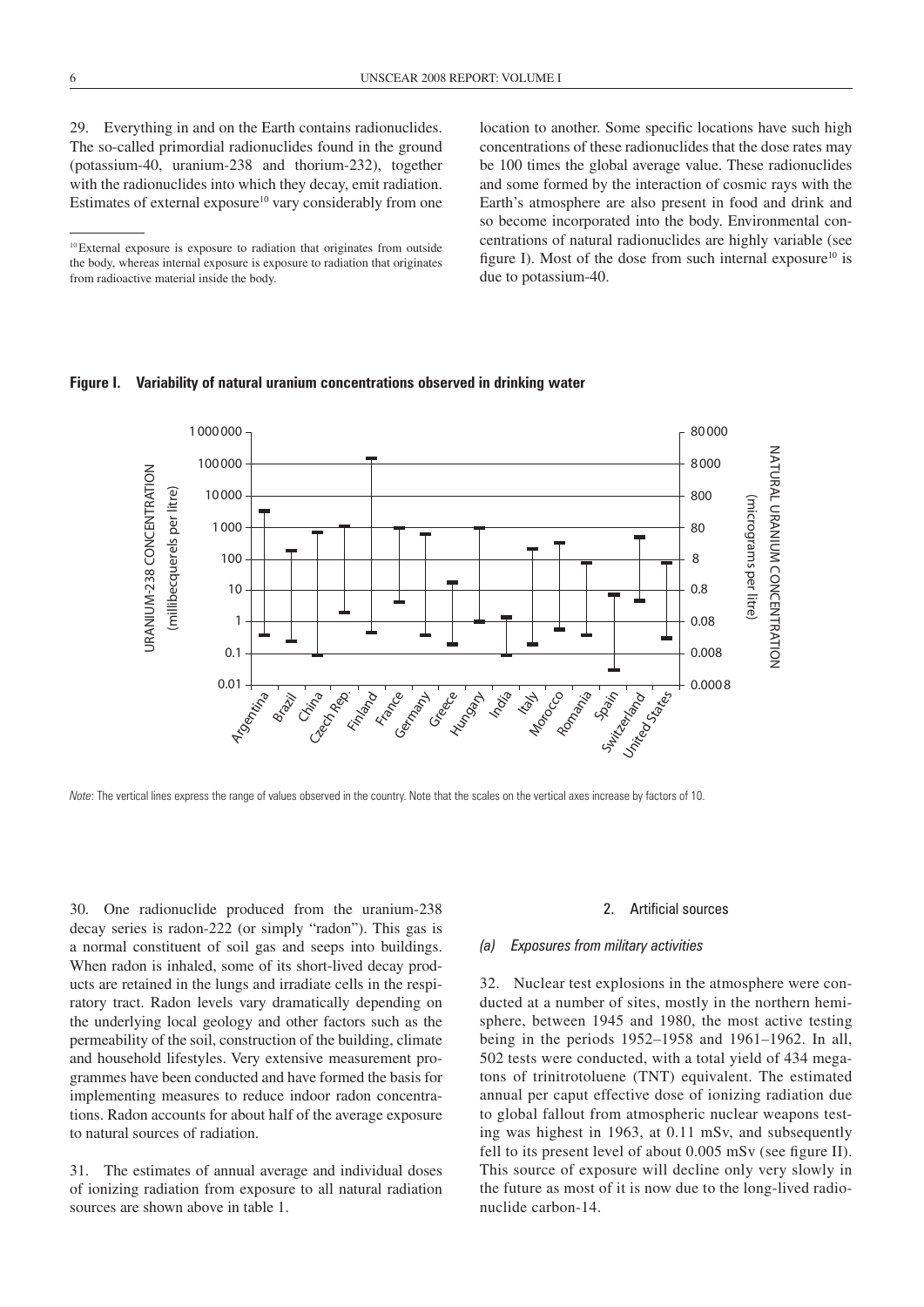

**Figure II. Estimated annual per caput effective dose of ionizing radiation worldwide from atomic bomb tests, 1945–2005**

33. People living near test sites were also exposed to local fallout. Because the sites and the characteristics of the tests differed substantially, doses can only be estimated separately after very detailed studies at each site. Many of those studies were carried out in the late 1990s and the early years of the present decade and are still continuing. It is clear that some people living near the sites at the time of testing received very large doses. Presently there is concern regarding the return to use of nuclear test areas, since radioactive residue in some environments may be considerable.

34. From 1962 to 1990, following the signature of the 1963 Treaty Banning Nuclear Weapon Tests in the Atmosphere, in Outer Space and under Water,<sup>11</sup> typically up to 50 or more explosions were conducted underground annually; a few tests were also conducted after that. Most underground tests had a much lower yield than atmospheric tests, and any radioactive debris was usually contained unless gases were vented or leaked into the atmosphere. The tests generated a very large quantity of radioactive residue, but that residue is not expected to expose the public to radiation because it is located deep underground and essentially is fused with the host rock.

35. In addition to the weapons tests themselves, the installations where nuclear materials were produced and nuclear weapons were manufactured were another source of radionuclide releases leading to radiation exposure of local populations.

36. A by-product of uranium enrichment is depleted uranium, which is less radioactive than natural uranium. Its chemical toxicity is its most hazardous property. Except for a few specific scenarios (such as long-term handling), radiation exposures should be negligible.

#### *(b) Exposures from peaceful activities*

#### (i) Radiation exposures of patients

37. The exposure of patients to ionizing radiation relates to diagnostic radiology, nuclear medicine and radiotherapy. The Committee conducted a survey of medical exposures for the period 1997–2007. There are some limitations on the survey data, with the majority of the responses being received from relatively more developed countries. Explicit comparison of doses resulting from medical exposures with those from other sources is inappropriate, as patients receive a direct benefit from their exposure and, moreover, they may be sick or older than the general population. In fact, increasing medical exposure is likely associated with increased health benefits to the population.

#### *Diagnostic medical exposures*

38. Since the previous survey (covering the period 1991– 1996), the total number of diagnostic medical examinations (both medical and dental) is estimated to have risen from 2.4 billion to 3.6 billion—an increase of approximately 50 per cent. As in previous reports of the Committee, data are grouped according to a country's health-care level (I, II, III or IV—I being the highest, IV the lowest—based on the number of physicians per population). Figure III shows, for the period 1997-2007, the annual frequency of

<sup>11</sup>United Nations, *Treaty Series*, vol. 480, No. 6964.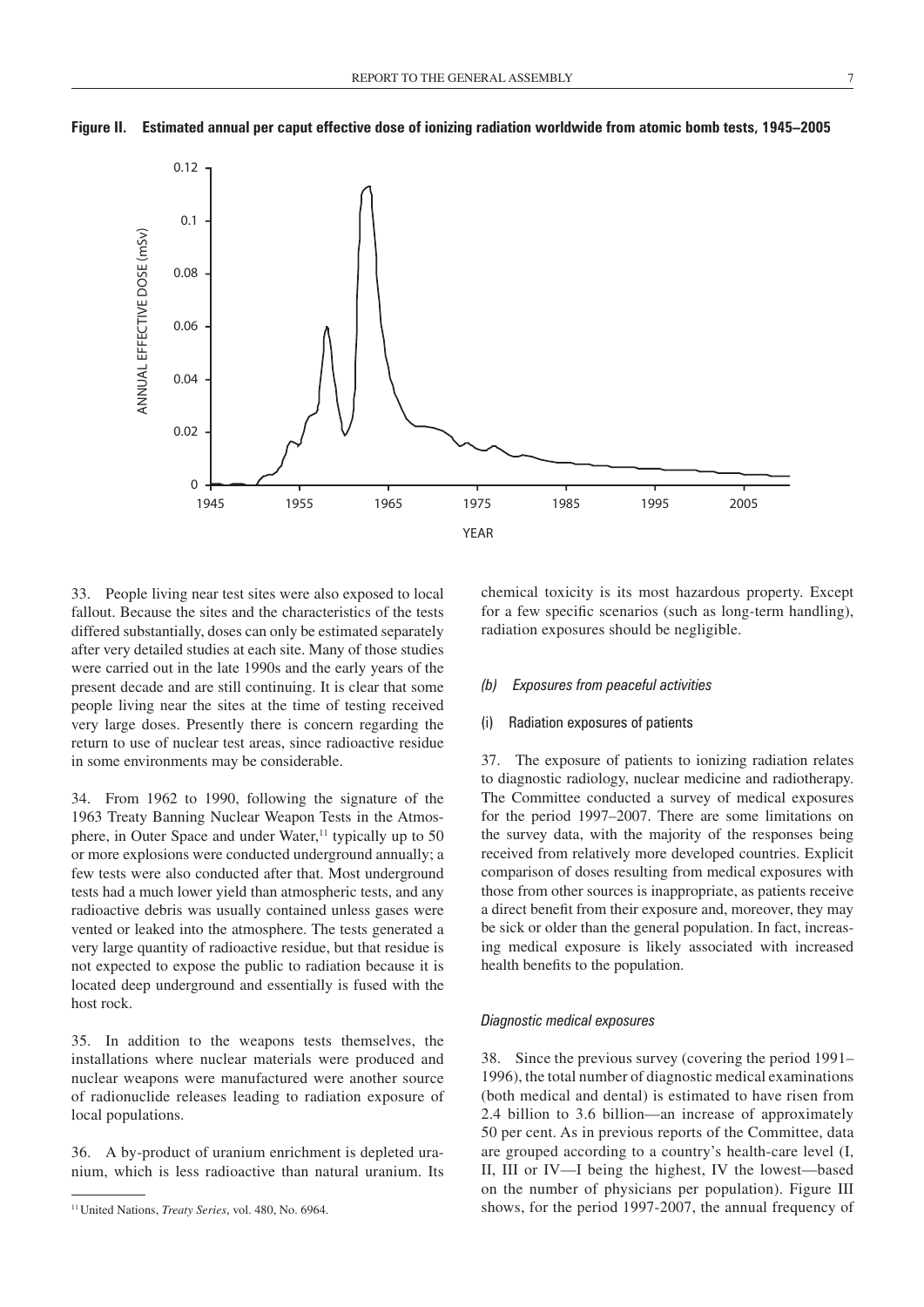medical X-ray examinations by health-care level. As can be seen from the figure, such examinations were over 65 times more frequent in level I countries (which account for 24 per cent of the global population) than in level III and IV countries (which account for 27 per cent of the global population). The wide imbalance in health-care provision is also reflected in the availability of X-ray equipment and of physicians.



**Figure III. Average annual frequency of diagnostic medical and dental X-ray examinations, by health-care level, 1997–2007**

39. Table 2 shows the trend in the use of diagnostic radiology and the associated exposures.

**Table 2. Trend in radiation exposure from diagnostic radiology**

| Year of Committee report in which<br>survey data were analysed | Number of examinations (millions) | Collective effective dose (man Sv) | Annual per caput dose (mSv) |
|----------------------------------------------------------------|-----------------------------------|------------------------------------|-----------------------------|
| 1988                                                           | 1 380                             | 1800000                            | 0.35                        |
| 1993                                                           | 1 600                             | 1 600 000                          | 0.3                         |
| 2000                                                           | 1910                              | 2 300 000                          | 0.4                         |
| 2008                                                           | 3 1 0 0                           | 4 000 000                          | 0.6                         |

40. As part of that trend, new, high-dose X-ray technology (particularly computed tomography scanning) is causing extremely rapid growth in the annual number of procedures performed in many countries and, by extension, a marked increase in collective doses. For several countries, this has resulted, for the first time in history, in a situation where the annual collective and per caput doses of ionizing radiation due to diagnostic radiology have exceeded those from the previously largest source (natural background radiation).

41. Since the last survey analysed by the Committee, the total collective effective dose from medical diagnostic examinations is estimated to have increased by 1.7 million man Sv, rising from about 2.3 million to about 4 million man Sv, an increase of approximately 70 per cent. Figure IV shows, for the period 1997–2007, the annual average per caput effective dose of radiation by health-care level and for the global population due to diagnostic medical and dental X-ray examinations.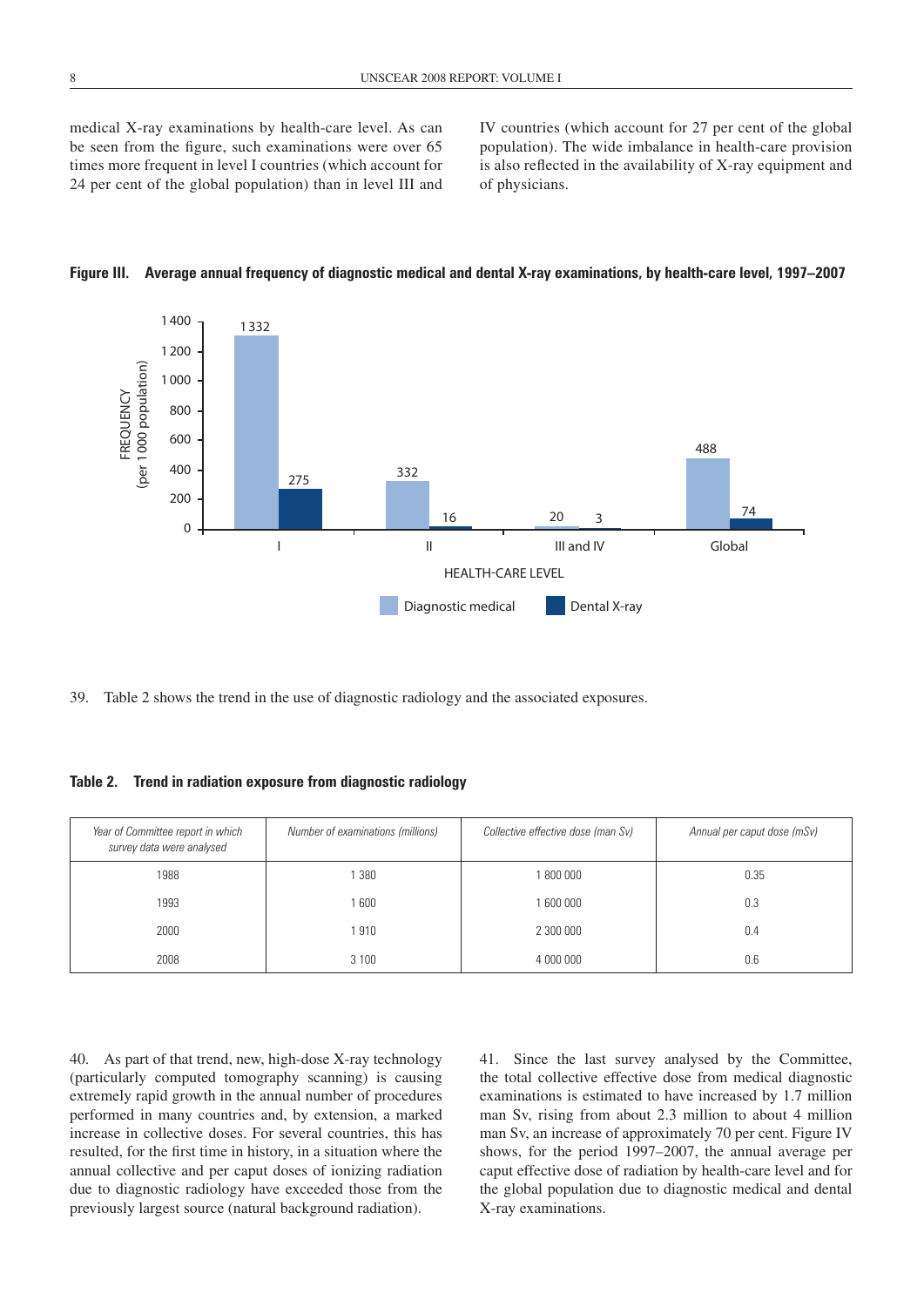



#### *Nuclear medicine*

42. An estimated 32.7 million diagnostic nuclear medicine examinations are presently performed annually worldwide, which represents an increase of 0.2 million examinations per year or under 1 per cent since the 1991–1996 survey. Over that same period, the collective effective dose due to nuclear medicine examinations rose from 150,000 to 202,000 man Sv, representing an increase of 52,000 man Sv or about 35 per cent. People living in health-care level I countries account for about 90 per cent of all nuclear medicine examinations. Figure V presents, for the period 1997–2007, a summary of the annual frequency of diagnostic nuclear medicine examinations by health-care level.



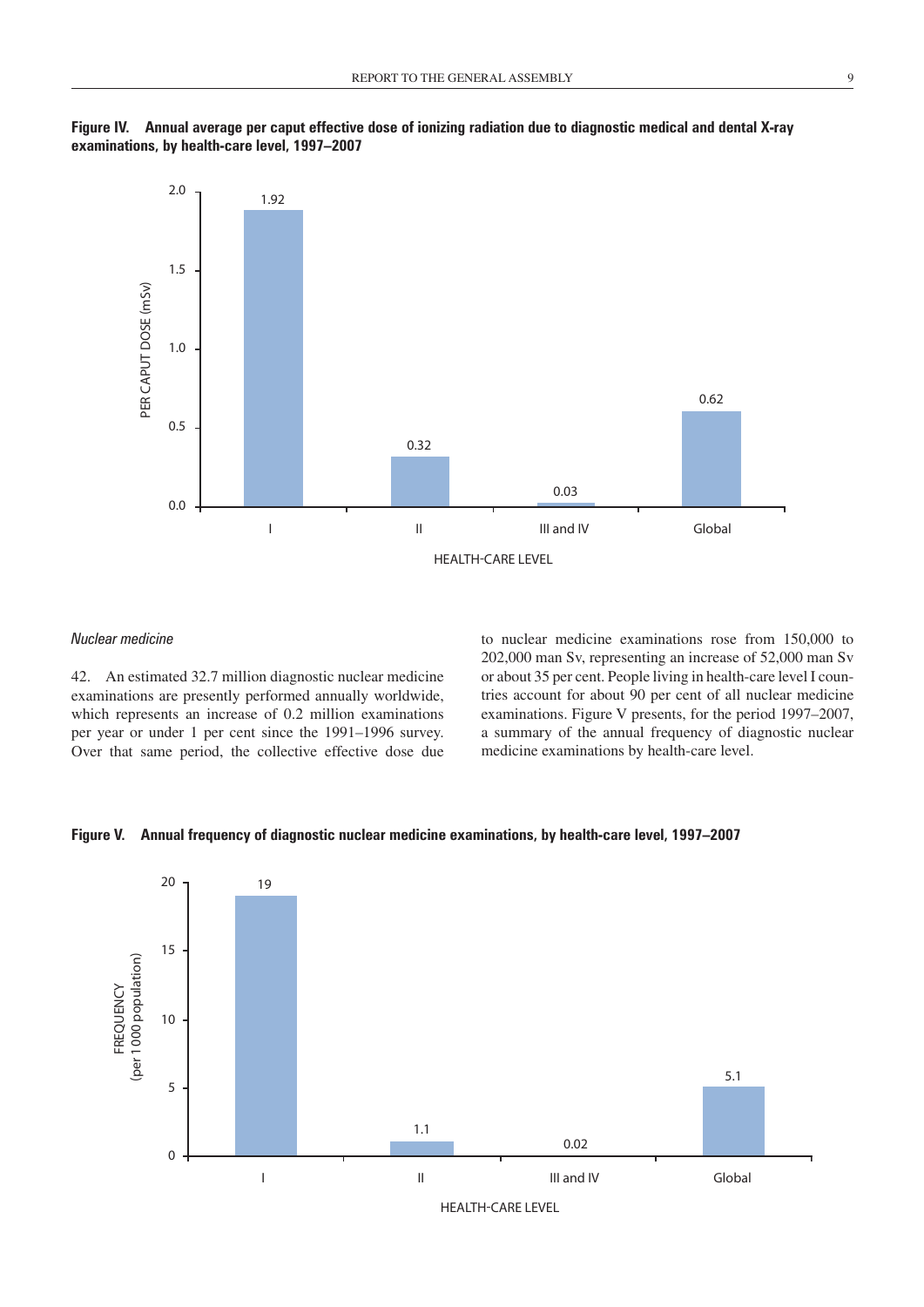43. The estimated number of diagnostic nuclear medicine examinations conducted annually has grown over the past three survey periods (1985–1990, 1991–1996 and 1997– 2007), as shown in figure VI.



**Figure VI. Estimated number of diagnostic nuclear medicine examinations conducted annually, 1985–1990, 1991–1996 and 1997-2007**

#### *Radiation therapy*

44. Estimated annual data on the most common types of radiotherapy treatment during the period 1997-2007 are shown for each health-care level in table 3. As can be seen, the level I countries accounted for about

70 per cent of all radiotherapy treatments. An estimated 5.1 million courses of radiotherapy treatment were administered annually between 1997 and 2007, up from an estimated 4.3 million in 1988. About 4.7 million of those treatments involved teletherapy and 0.4 million brachytherapy.

**Table 3. Estimated annual data on radiotherapy treatments***a* **worldwide, 1997–2007**

| Health-care level  | Population |                                                              | Teletherapy                                              |                                                              | <b>Brachytherapy</b> b                                   |                                                              | All radiotherapy treatments                              |
|--------------------|------------|--------------------------------------------------------------|----------------------------------------------------------|--------------------------------------------------------------|----------------------------------------------------------|--------------------------------------------------------------|----------------------------------------------------------|
|                    | (millions) | <b>Treatments</b><br>administered<br>each year<br>(millions) | <b>Treatments</b><br>administered per<br>1000 population | <b>Treatments</b><br>administered<br>each year<br>(millions) | <b>Treatments</b><br>administered per<br>1000 population | <b>Treatments</b><br>administered<br>each year<br>(millions) | <b>Treatments</b><br>administered per<br>1000 population |
|                    | 540        | 3.5                                                          | 2.2                                                      | 0.18                                                         | 0.12                                                     | 3.6                                                          | 2.4                                                      |
| Ш                  | 3 1 5 3    | 1.2                                                          | 0.4                                                      | 0.20                                                         | 0.06                                                     | 1.4                                                          | 0.4                                                      |
| $\parallel$        | 1 0 0 9    | 0.06                                                         | 0.06                                                     | (< 0.05)c                                                    | $(<0.01)$ <sup>C</sup>                                   | 0.1                                                          | 0.06                                                     |
| IV                 | 744        | $(0.03)$ <sup>C</sup>                                        | $(<0.01)$ <sup>C</sup>                                   | $(< 0.01)$ <sup>C</sup>                                      | (< 0.005)c                                               | $(0.03)$ <sup>C</sup>                                        | $(0.01)^{c}$                                             |
| World <sup>d</sup> | 6446       | 4.7                                                          | 0.73                                                     | 0.4                                                          | 0.07                                                     | 5.1                                                          | 0.8                                                      |

*Source*: Committee survey on medical radiation usage and exposures, 1997–2007.

*a* Complete courses of treatment.

*b* Excluding treatments with radiopharmaceuticals.

*c* Assumed value in the absence of data.

*d* Global data include several countries not represented by levels I-IV.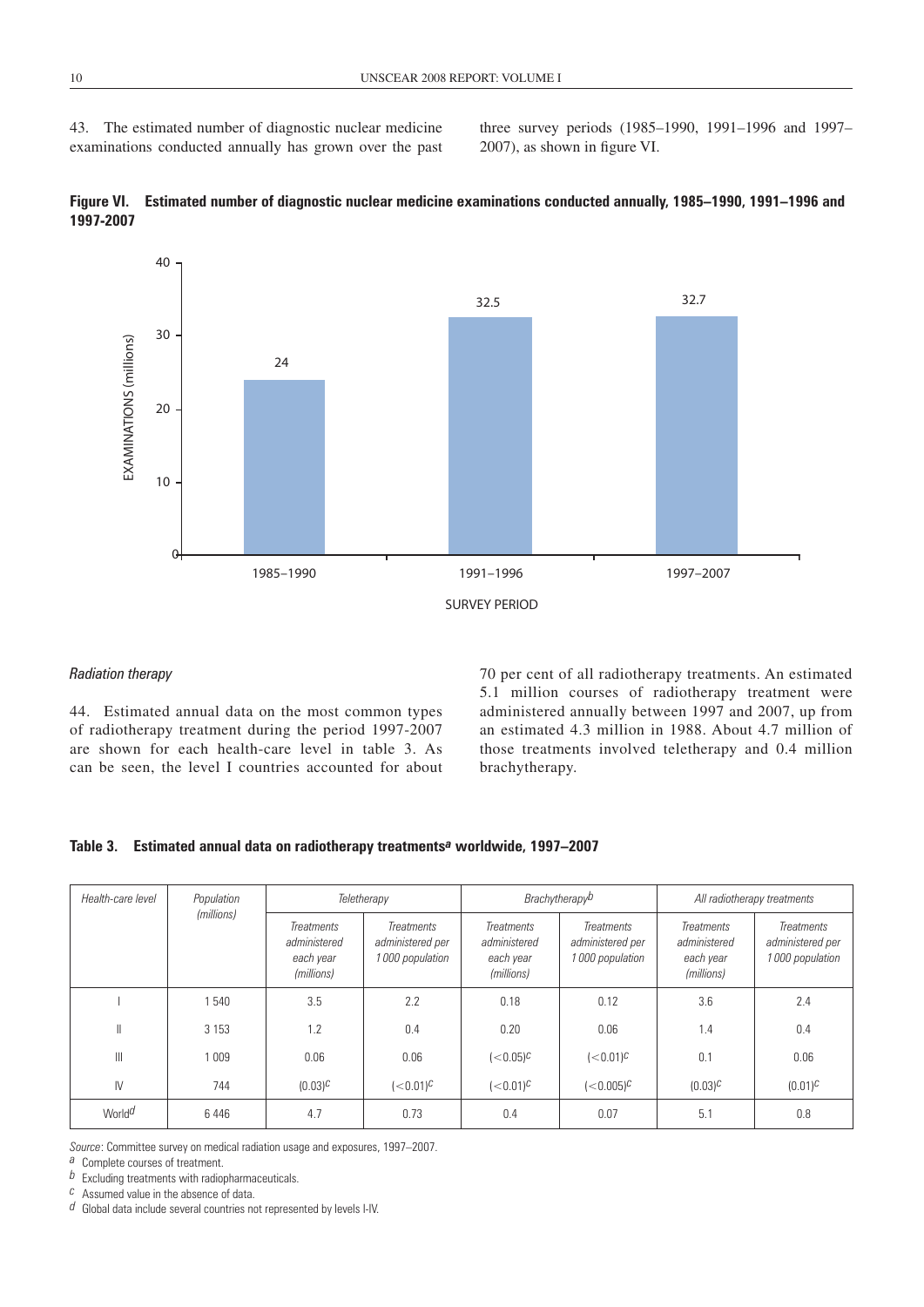#### *Summary*

45. Table 4 summarizes the estimated annual collective effective dose of ionizing radiation due to medical exposures for the period 1997–2007. Almost 75 per cent of the worldwide collective effective dose due to medical exposures is accounted for by health-care level I countries (those that are relatively more developed).

#### **Table 4. Estimated annual collective effective dose of ionizing radiation due to medical exposures, 1997–2007** (Totals may not add precisely because of rounding)

| Health-care level | Population |                                             | Total                                 |                                           |           |
|-------------------|------------|---------------------------------------------|---------------------------------------|-------------------------------------------|-----------|
|                   | (millions) | Diagnostic medical<br>examinations (man Sv) | Dental X-ray<br>examinations (man Sv) | Nuclear medicine<br>examinations (man Sv) | (man Sv)  |
|                   | 540        | 2 900 000                                   | 9 9 0 0                               | 186 000                                   | 3 100 000 |
| Ш                 | 3 1 5 3    | 1 000 000                                   | 300                                   | 16 000                                    | 1 000 000 |
| $\mathbb{H}$      | 009        | 33 000                                      | 51                                    | 82                                        | 33 000    |
| IV                | 744        | 24 000                                      | 38                                    | $\sim$ $\sim$                             | 24 000    |
| World             | 6446       | 4 000 000                                   | 11 000                                | 202 000                                   | 4 200 000 |

46. Medical exposure remains by far the largest artificial source of exposure to ionizing radiation and continues to grow at a remarkable rate. Medical exposures account for 98 per cent of the contribution from all artificial sources and are now the second largest contributor to the population dose worldwide, representing approximately 20 per cent of the total. About 3.6 billion medical radiation procedures were performed annually during the survey period, compared with 2.5 billion in the previous survey period; that is an increase of 1.1 billion procedures, or over 40 per cent, in the last decade. The total annual collective effective dose due to medical exposures (excluding radiotherapy) stood at approximately 4.2 million man Sv, an increase of 1.7 million man Sv (or just over 65 per cent) over the previous period. The distribution of medical procedures and of doses is markedly uneven among country groups (see figure VII).

#### **Figure VII. Total annual collective effective dose of radiation due to medical exposures (excluding radiotherapy)**

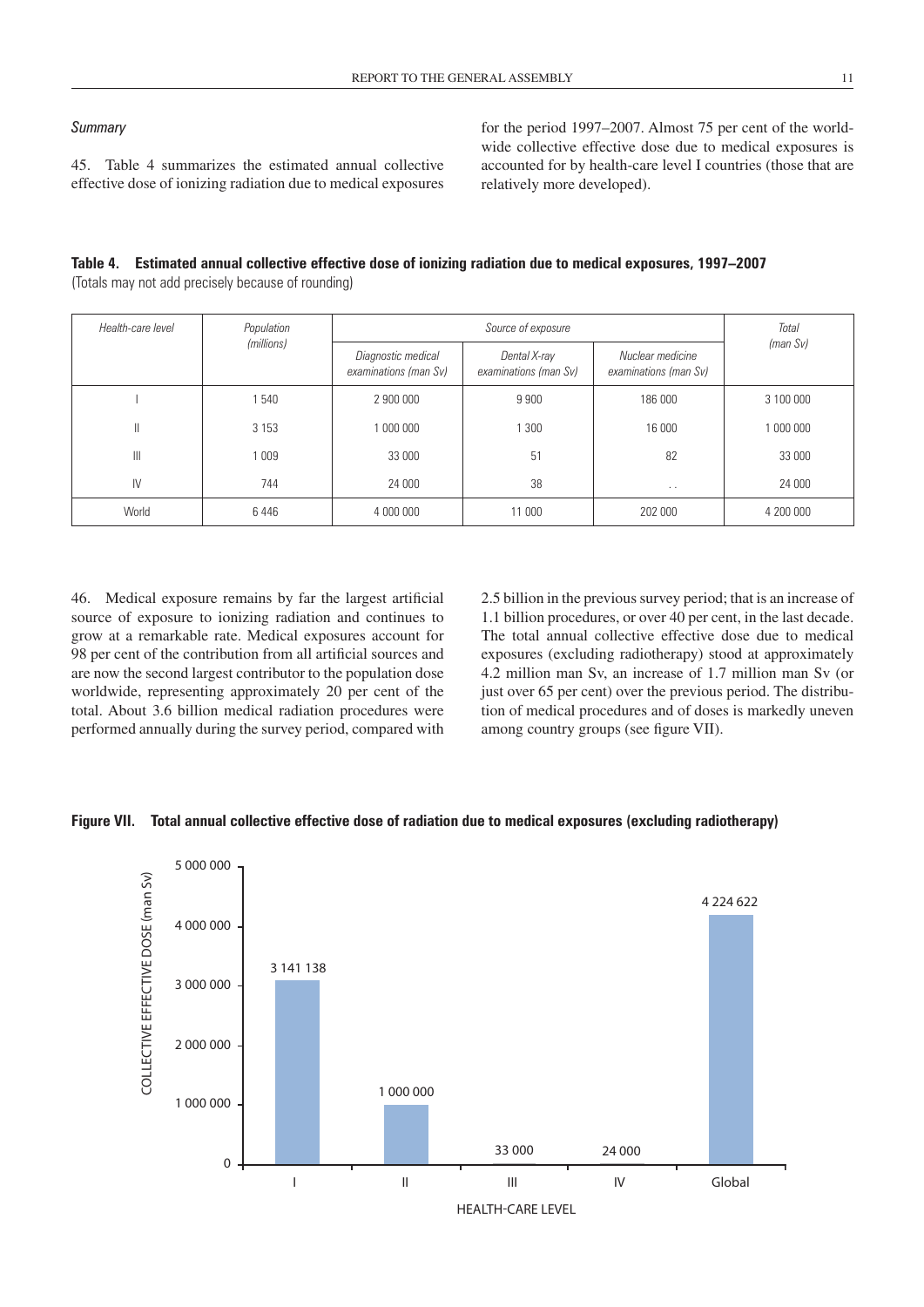#### (ii) Radiation exposures of the general public

47. The generation of electrical energy by nuclear power plants has grown steadily since the industry began in 1956. Despite the increase in the decommissioning of older reactors, electrical energy production from nuclear sources continues to grow (see figure VIII). The nuclear fuel cycle has the following stages: mining and milling of uranium ore and its conversion to nuclear fuel; fabrication of fuel elements; production of energy in a nuclear power plant; storage or reprocessing of irradiated fuel; transport between the various stages; and the storage and disposal of radioactive wastes. The doses of ionizing radiation to exposed individuals vary widely from one type of facility to another, between different locations and over time.

**Figure VIII. Installed nuclear electricity-generating capacity worldwide, 1970–2005**



48. Uranium mining and milling produces substantial quantities of residues in the form of tailings. Until 2003, the total world production of uranium was about 2 million tonnes while the resultant tailings totalled over 2 billion tonnes. Current tailing piles are well maintained, but many old, abandoned sites exist and only a few have been remediated. The Committee estimates the current annual collective dose of ionizing radiation to local and regional population groups around mine and mill sites and tailing piles at about 50–60 man Sv, similar to its previous estimates.

49. Most power reactors are of the light-water moderated and cooled type, although other designs are used in some countries. The average annual collective dose of ionizing radiation to local and regional population groups (combined) due to environmental releases from reactors is now estimated to be 75 man Sv. This is lower than previous estimates.

50. In the nuclear fuel cycle, spent fuel is reprocessed to recover uranium and plutonium for reuse in reactors. Most spent fuel is retained in interim storage but about one third of that so far produced has been reprocessed. The estimate of the annual collective dose of ionizing radiation due to reprocessing is still in the range of 20–30 man Sv.

51. The low-level and some of the intermediate-level waste from fuel cycle operations is currently disposed of in nearsurface facilities, although waste was sometimes dumped at sea in the past. Both the high-level waste from reprocessing and the spent fuel (if not reprocessed) are stored but will eventually need to be disposed of. The public is expected to be exposed to radiation from disposed waste only in the distant future, if at all, so assessment of the radiological impact has to rely on mathematical modelling. Overall, an annual collective dose of about 200 man Sv is estimated for all operations related to electrical energy production. The dominant component of those operations is mining. The annual per caput dose to representative local and regional populations around nuclear power plants is less than 0.0001 mSv (about equivalent to the dose received from cosmic radiation in a few minutes of air travel).

52. There are several types of facility around the world that, while unrelated to the use of nuclear energy, may all the same expose the public to radiation because of enhanced concentrations of naturally occurring radionuclides in their industrial products, by-products and waste. The most important such facilities involve mining and minerals processing. Besides these, naturally occurring radioactive material can expose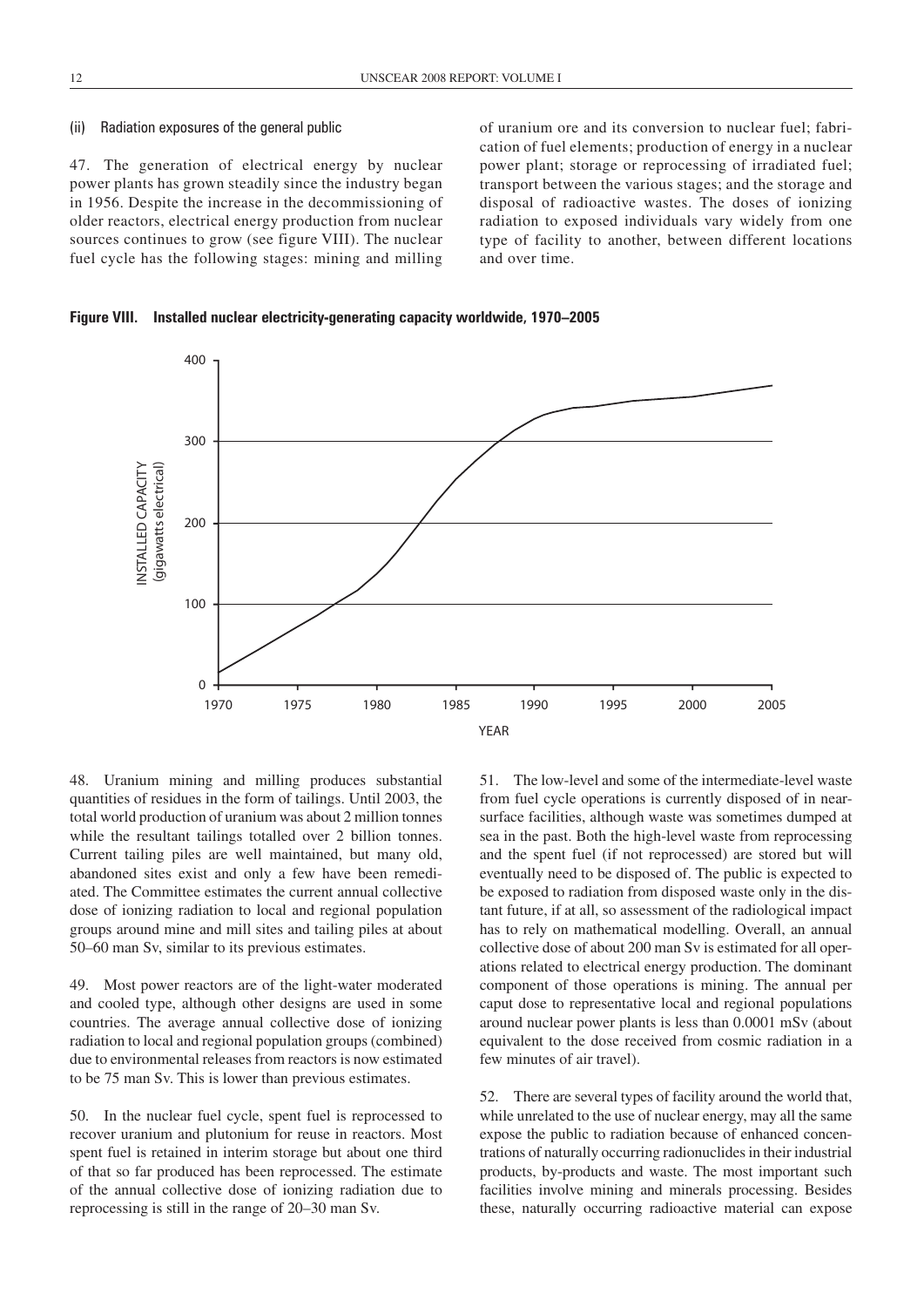people to ionizing radiation as a result of various normal human practices, such as the agricultural use of sludge from water treatment or the use of residue as landfill or building material. Although doses to the public are low, on the order of less than a few thousandths of a millisievert, some especially vulnerable groups could receive doses approaching 1 mSv. A major effort is under way, at both the national and international levels, to assess exposure to naturally occurring radioactive material and to develop strategies to address situations that give rise to increased radiation exposure.

#### (iii) Radiation exposures of workers

53. Until the 1990s, attention in the area of occupational exposure—apart from the practices related to the nuclear fuel cycle—focused on artificial sources of radiation. Now, however, it is realized that a very large number of workers are exposed occupationally to natural sources of radiation as well, and the current estimate of the resulting collective dose is about three times that indicated in the Committee's 2000 report. The total number of workers exposed to ionizing radiation is currently estimated to be about 22.8 million, of whom about 13 million are exposed to natural sources of radiation and about 9.8 million to artificial sources. Medical workers comprise the largest proportion (75 per cent) of workers exposed to artificial sources of radiation.

54. Radiation exposure of workers involved in military activities occurs during the production and testing of weapons, the operation of reactors for propulsion of naval vessels and other uses similar to those in the civilian sector. The Committee estimates that the worldwide average annual collective dose of ionizing radiation from such sources was about 50–150 man Sv and the average annual worker dose was about 0.1–0.2 mSv. However, there is a large degree of uncertainty in this estimate.

55. The extraction and processing of radioactive ores that may contain significant levels of natural radionuclides is a widespread activity. The mining sector accounts for the vast majority of occupationally exposed workers, and radon is the main source of radiation exposure in underground mines of all types. Table 5 summarizes the exposure to radon in the workplace.

#### **Table 5. Exposure to radon in the workplace**

| Workplace                | Number of workers (millions) | Collective dose (man Sv) | Average effective dose (mSv) |
|--------------------------|------------------------------|--------------------------|------------------------------|
| Coal mines               | 6.9                          | 16 560                   | 2.4                          |
| Other mines <sup>a</sup> | 4.6                          | 13 800                   | 3.0                          |
| Other workplaces         | .25                          | 6 0 0 0                  | 4.8                          |
|                          |                              | Weighted average         | 2.9                          |

*a* Excluding uranium mines.

56. The annual collective dose of ionizing radiation to airline flight crews is about 900 man Sv. The estimated annual average effective dose is 2–3 mSv. Dose measurements have also been made available for a number of space missions. The reported doses for short space missions were in the range of 1.9–27 mSv.

57. The annual collective dose of ionizing radiation to workers involved in the nuclear fuel cycle is estimated to be about 800 man Sv. For the fuel cycle overall, the average annual effective dose is about 1.0 mSv. The average annual dose to monitored workers in the nuclear fuel cycle has gradually declined since 1975, from 4.4 mSv to 1.0 mSv at present. Much of this decline is because of the significant reduction in uranium mining coupled with more advanced mining techniques; concurrently, the total occupational exposure at commercial nuclear power plants divided by the

energy produced has also fallen steadily over the past three decades (see figure IX).

58. Between 1975 and 1989 the annual collective effective dose averaged over five-year periods for all operations in the nuclear fuel cycle varied little from the average value of 2,500 man Sv despite the three- to four-fold increase in electrical energy generated by nuclear means. The energy generated has continued to increase, but the average annual collective effective dose has fallen by almost half, from 1,400 man Sv in the period 1990–1994 to 800 man Sv in the period 2000–2002.

59. The annual collective dose to workers involved in the medical use of radiation is estimated to be about 3,540man Sv; the average annual effective dose is about 0.5 mSv. The average annual dose to monitored workers involved in medical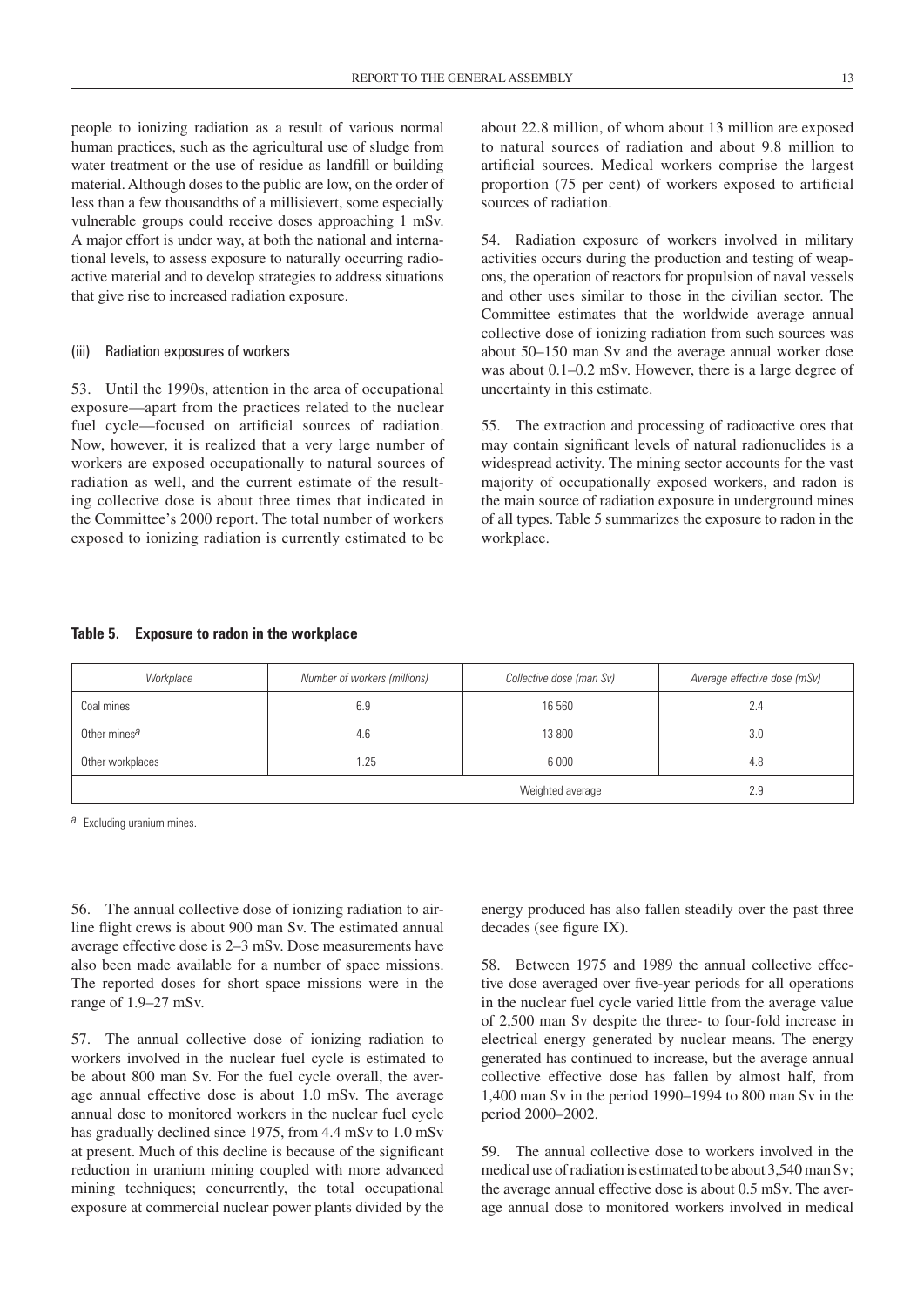uses of radiation increased by a factor of 1.7 from 1994 to 2002. However, workers involved in interventional procedures have high effective doses; and extremity doses can reach the regulatory limits. As the number of interventional procedures has increased significantly, the number of workers involved in the medical use of radiation increased by a factor of seven in the period from 1975 to 2002, and the estimated number was about 7.4 million for 2002.





60. The annual collective dose to workers involved in industrial uses of radiation is estimated to be about 289 man Sv, and the average annual effective dose is about 0.3 mSv. This represents a decrease from the level of 1.6 mSv in 1975. The number of workers involved in industrial uses of radiation increased by a factor of 1.6 in the period from 1975 to 2002; the estimated number was about 0.9 million for 2002.

61. The trends in average annual occupational effective doses of ionizing radiation are shown in table 6 for the periods 1980– 1984, 1990–1994 and 2000–2002. A decrease in the average effective dose can be seen for all categories of exposure to artificial sources; the sharp decrease in dose for the nuclear fuel cycle was due mainly to changes in uranium mining. However, the overall weighted average effective dose increased because of the increased exposure to natural sources of radiation.

**Table 6. Trends in average annual occupational effective doses of ionizing radiation, 1980–1984, 1990–1994 and 2000–2002** (Millisieverts)

| Source of exposure  | 1980-1984     | 1990-1994 | 2000-2002 |
|---------------------|---------------|-----------|-----------|
| Natural sources     | $\sim$ $\sim$ | 1.8       | 2.9       |
| Military activities | 0.7           | 0.2       | 0.1       |
| Nuclear fuel cycle  | 3.7           | 1.8       | 1.0       |
| Medical uses        | 0.6           | 0.3       | 0.5       |
| Industrial uses     | 1.4           | 0.5       | 0.3       |
| Miscellaneous       | 0.3           | 0.1       | 0.1       |
| Weighted average    | 1.3           | 0.8       | 1.8       |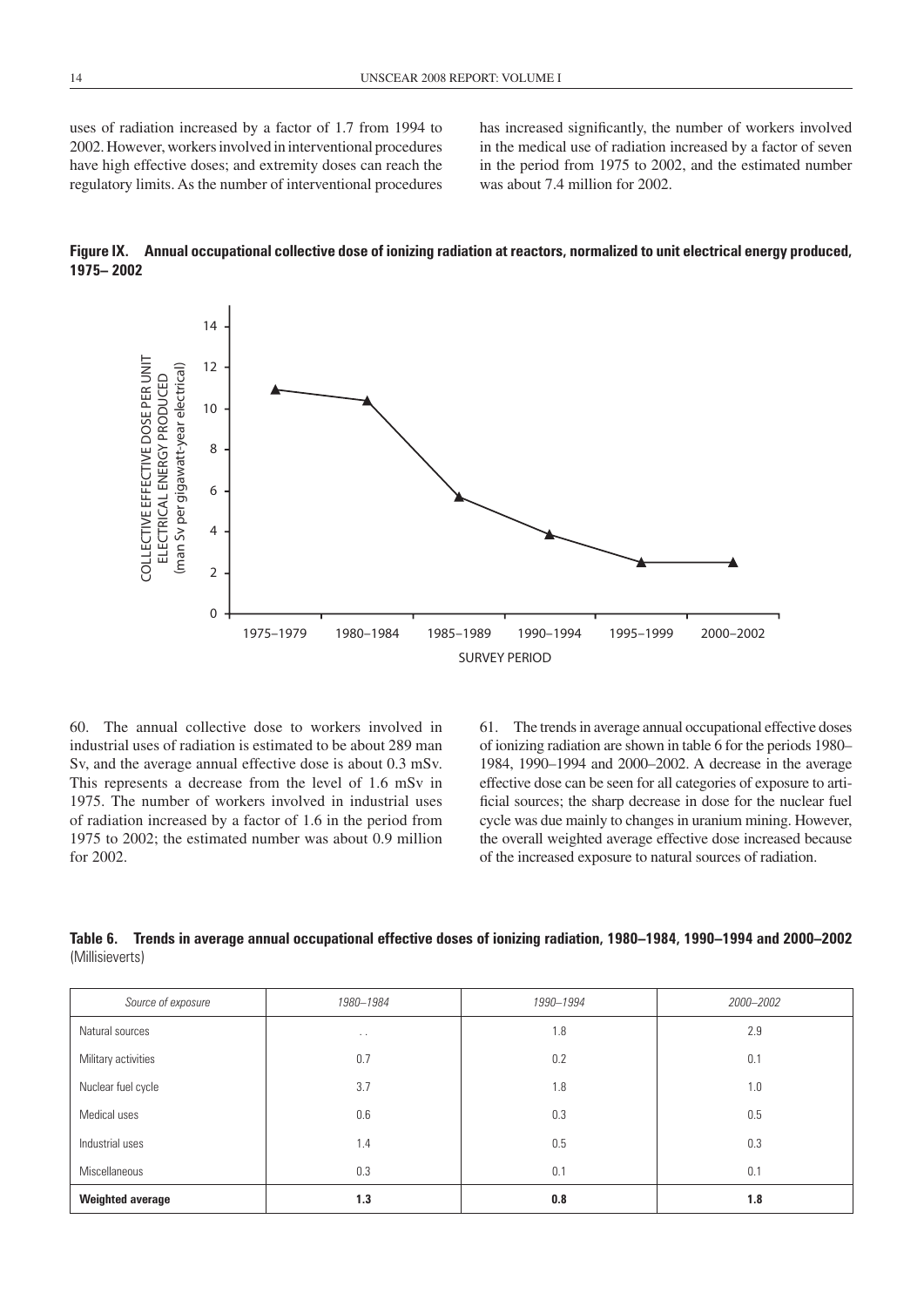#### *(c) Exposures in accidents*

62. Early acute effects of radiation exposure occur only as the result of accidents (or malicious acts). Some serious accidents have led to significant population exposures owing to dispersion of radioactive material in the environment. Radiation exposures from accidents have been discussed in several past reports of the Committee, including specific evaluations of the Chernobyl accident. The Committee has categorized and summarized reported radiation accidents that resulted in early acute health effects, deaths or major environmental contamination over the past 60 years.

63. Accidents associated with the nuclear fuel cycle included a small number of serious accidents that received extensive publicity and whose consequences were reported in detail. Between 1945 and 2007, 38 serious radiation accidents occurred in nuclear facilities, 26 of them in facilities related to nuclear weapons programmes. Of those 38 accidents, 34 resulted in employee deaths or injury and 7 caused off-site releases of radioactive materials and significant population exposures. Excluding the 1986 accident at Chernobyl (which is discussed in section B below), 29 deaths (including 4 deaths caused by trauma) and 68 cases of radiationrelated injuries requiring medical care are known to have occurred as a result of accidents associated with the nuclear fuel cycle.

64. Large radiation sources are in widespread use in industry (industrial irradiation facilities or accelerators) and have been involved in a number of accidents, usually attributable to operator error. All of the 85 accidents covered in the present report involved sufficient levels of exposure to cause radiation-related injuries to workers. Twenty-five deaths and 164 worker injuries were reported in connection with those accidents.

65. Orphan sources are radioactive sources that were originally subject to regulatory control but were then abandoned, lost or stolen. The 29 reported serious accidents involving orphan sources caused radiation-related injuries to the public; altogether, 33 people, including a number of children, died in those accidents. In the accident in Goiânia, Brazil, in 1987, several hundred people were contaminated.

66. In radiation medicine, accidents generally involve errors in the delivery of radiotherapy that are often detected only after many patients have been overexposed. The Committee has reviewed only 29 reported accidents—involving 45 deaths and 613 injuries—since 1967. It is likely that some deaths and many injuries in the medical use of radiation have not been reported. Nevertheless, the reported accidents alone appear to have injured more people than accidents in any other category.

67. Of the accidents that caused exposures of ionizing radiation to the general population, the 1986 Chernobyl accident was by far the most serious one. The collective dose from that accident was many times greater than the combined collective dose from all other accidents causing exposures to the general population.

68. The trends in these accidents vary considerably. Criticality accidents were more common during the early periods of nuclear weapons programmes. Operational events related to the nuclear fuel cycle are sporadic. Accidents in industry and in academic or research establishments appear to have peaked in the late 1970s, falling off to only a few isolated occurrences in industry since 2000. The extensive and worldwide transport of radioactive materials for nonmilitary purposes over the past many years has not resulted in any radiation-related injuries at all. Accidents with orphan sources and those related to medical uses of radiation have shown an increase over recent periods but the data may suffer from underreporting.

#### *(d) Comparison of exposures*

69. Although it is clear from the data presented that doses vary substantially by location, group, health-care level and so on, it is nonetheless helpful and customary to summarize the findings on a global basis (see table 1 above). Exposure to natural radiation does not change significantly over time, although individual exposures, particularly to radon, can vary significantly. One of the most striking changes over the past decade or so has been the sharp increase in medical exposures, owing for example to the rapid expansion in the use of computed tomography scanning. In several countries, this has meant that medical exposure has displaced exposure due to natural sources of radiation as the largest overall component. The residual doses from atmospheric testing and from the Chernobyl accident continue to decline slowly. Although occupational exposure shows a low value when averaged across the whole population, the estimated level has increased substantially owing to the recognition of exposure to natural radionuclides in mining. Doses from the nuclear fuel cycle continue to be very small despite the gradual expansion of that sector.

#### **B. Chernobyl accident**

70. The 1986 accident at the Chernobyl nuclear power plant in the former Soviet Union was the most severe such accident in the history of civilian nuclear power. Two workers died in the immediate aftermath, and 134 plant staff and emergency personnel suffered acute radiation syndrome, which proved fatal for 28 of them. Several hundred thousand workers were subsequently involved in recovery operations.

71. The accident caused the largest uncontrolled radioactive release into the environment ever recorded for any civilian operation; large quantities of radioactive substances were released into the atmosphere for about 10 days. The radioactive cloud created by the accident dispersed over the entire northern hemisphere and deposited substantial amounts of radioactive material over large areas of the former Soviet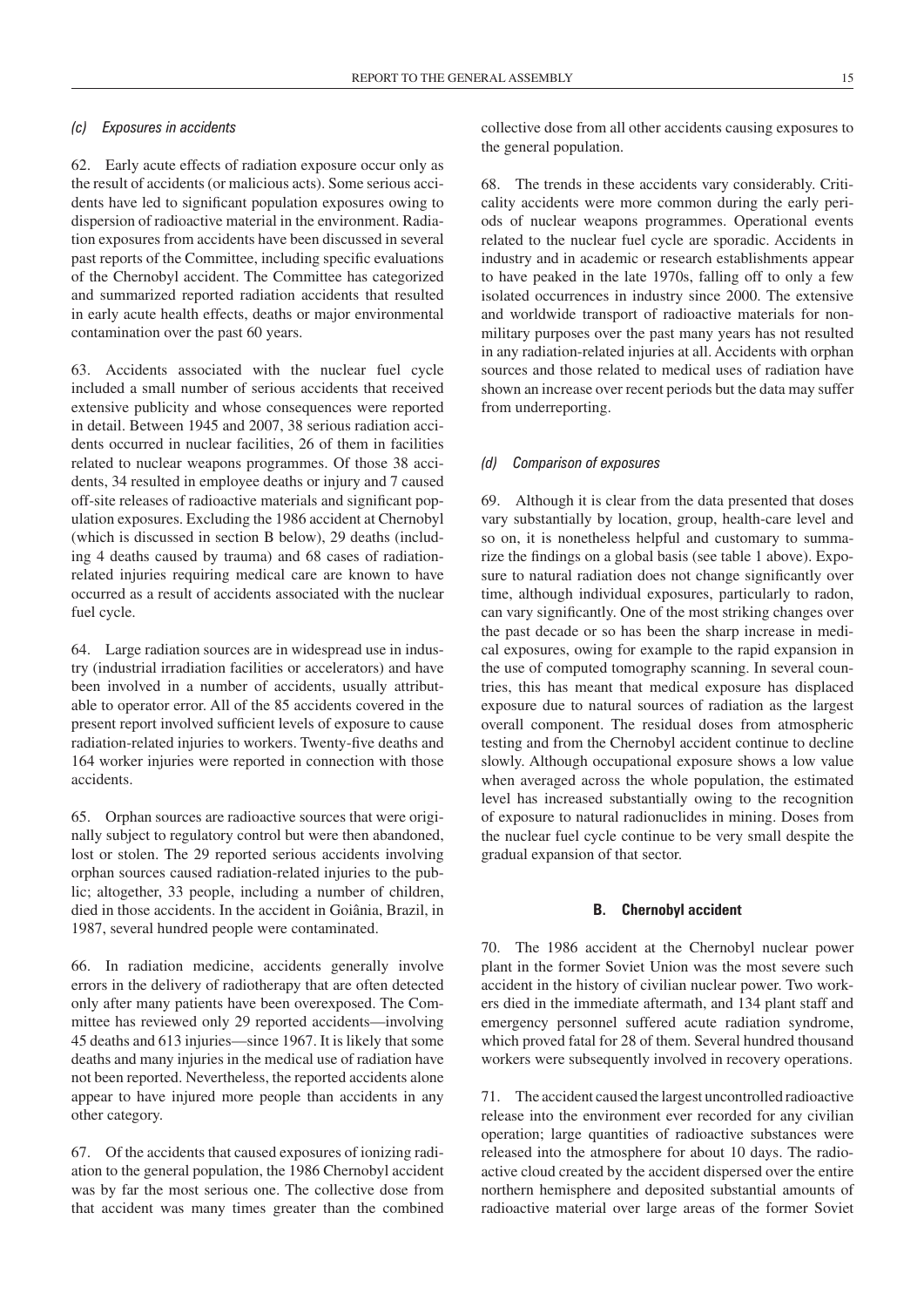Union and other parts of Europe, contaminating land, water and biota and causing particularly serious social and economic disruption to large segments of the population in the countries known today as Belarus, the Russian Federation and Ukraine. Two radionuclides, the short-lived iodine-131 (with a half-life of 8 days) and the long-lived caesium-137 (with a half-life of 30 years), were particularly significant because of the radiation dose they delivered to the public. However, the doses delivered were quite different for the two radionuclides: the thyroid doses from iodine-131 ranged up to several grays within a few weeks after the accident, while the whole-body doses from caesium-137 ranged up to a few hundred millisieverts over the following few years.

72. The contamination of fresh milk with iodine-131 and the lack of prompt countermeasures led to high thyroid doses, particularly among children, in the former Soviet Union. In the longer term, mainly due to radiocaesium, the general population was also exposed to radiation, both externally from radioactive deposits and internally from consuming contaminated foodstuffs. However, the resulting long-term radiation doses were relatively low (the average additional dose over the period 1986–2005 in "contaminated areas"<sup>12</sup> of Belarus, the Russian Federation and Ukraine was 9 mSv, approximately equivalent to that from a medical computed tomography scan), and should not lead to substantial health effects in the general population that could be attributed to radiation. The foregoing notwithstanding, the severe disruption caused by the accident resulted in a major social and economic impact and great distress for the affected populations.

73. Since the accident, the international community has made unprecedented efforts to assess the magnitude and characteristics of its radiation-related health effects. Many initiatives, including those by the United Nations Educational, Scientific and Cultural Organization (UNESCO), the World Health Organization (WHO), the International Atomic Energy Agency (IAEA) and the European Commission, were launched to better understand the consequences of the accident and assist in their mitigation. The results of those initiatives were synthesized at an international conference on the theme "One decade after Chernobyl: summing up the consequences of the accident", which was held in Vienna from 8 to 12 April 1996. The conference was co-sponsored by WHO, IAEA and the European Commission in cooperation with the United Nations, the United Nations Scientific Committee on the Effects of Atomic Radiation, the Food and Agriculture Organization of the United Nations, UNESCO and the Nuclear Energy Agency of the Organisation for Economic Co-operation and Development. In the international scientific assessments, broadly similar conclusions were reached on the extent and character of the consequences of the accident.

74. The Committee first considered the initial radiological consequences of the accident in its 1988 report.<sup>13</sup> In its 2000 report, the Committee provided a detailed account of the situation as it was known at that time. Subsequent to the publication of that report, eight organizations and bodies of the United Nations system $14$  (including the Committee) and the three affected States launched the Chernobyl Forum, which was to generate authoritative consensual statements on the environmental and health consequences attributable to radiation exposure and to provide advice on issues such as environmental remediation, special health-care programmes and research activities. The work of the Chernobyl Forum was appraised at an international conference on the theme "Chernobyl: looking back to go forwards; towards a United Nations consensus on the effects of the accident and the future", which was held in Vienna on 6 and 7 September 2005. At that conference, all the previous assessments of the scale and character of the radiation-related health consequences of the accident were essentially reconfirmed.

75. The objective of the Committee in the present evaluation is to provide an authoritative and definitive review of the health effects observed to date that are attributable to radiation exposure due to the accident and a clarification of the projection of potential effects, taking into account the levels, trends and patterns of radiation dose to the exposed populations. To that end the Committee evaluated relevant information that became available since its 2000 report and ascertained that observations were not inconsistent with assumptions used previously to assess radiological consequences. It also recognized that some outstanding details merited further scrutiny and that its work to provide the scientific basis for a better understanding of the radiation-related health and environmental effects of the accident needed to continue.

76. Although a considerable volume of new research data has become available, the major conclusions regarding the scale and nature of the health consequences of the Chernobyl accident are essentially consistent with the Committee's 1988 and 2000 reports. Those conclusions are as follows:

*(a)* A total of 134 plant staff and emergency workers received high doses of radiation that resulted in acute radiation syndrome (ARS), many of them also incurring skin injuries due to beta irradiation;

*(b)* The high radiation doses proved fatal for 28 of those people in the first few months following the accident;

*(c)* Although 19 ARS survivors had died by 2006, those deaths had different causes that usually were not associated with radiation exposure;

*(d)* Skin injuries and radiation-related cataracts were among the main sequelae of ARS survivors;

<sup>&</sup>lt;sup>12</sup>The "contaminated areas" were defined arbitrarily by the former Soviet Union as areas where the soil levels of caesium-137 were greater than 37 kilobecquerels per square metre.

<sup>&</sup>lt;sup>13</sup> Official Records of the General Assembly, Forty-third Session, Supple*ment No. 45* (A/43/45).

<sup>14</sup>UNEP, Office for the Coordination of Humanitarian Affairs of the Secretariat, the United Nations Development Programme, the United Nations Scientific Committee on the Effects of Atomic Radiation, FAO, WHO, the World Bank and IAEA.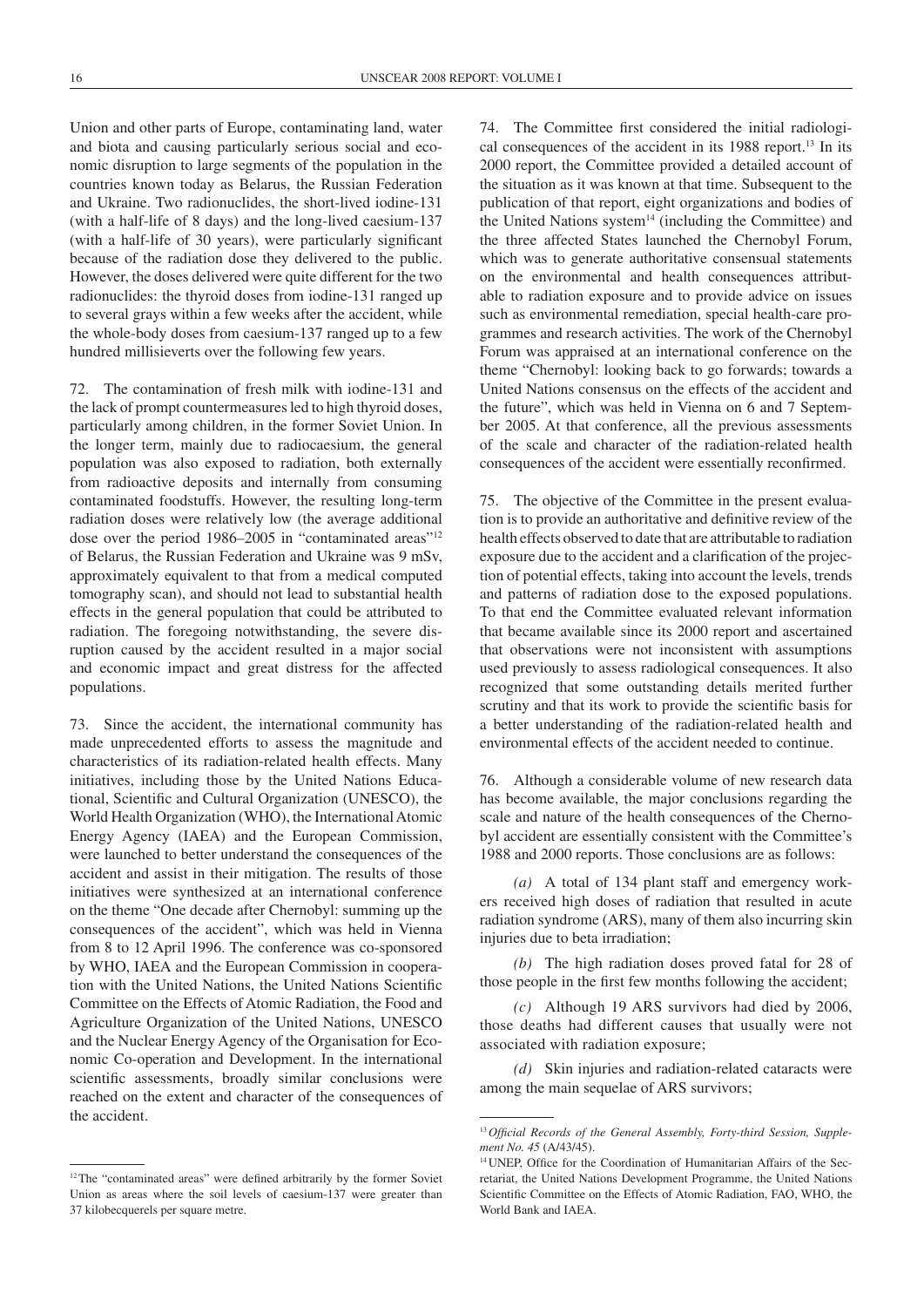*(e)* Aside from the emergency workers, several hundred thousand people were involved in recovery operations but, apart from indications of an increase in incidence of leukaemia and of cataracts among those who received higher doses, there is to date no consistent evidence of health effects that can be attributed to radiation exposure;

*(f)* A substantial increase in thyroid cancer incidence among persons exposed to the accident-related radiation as children or adolescents in 1986 has been observed in Belarus, Ukraine and four of the more affected regions of the Russian Federation. For the period 1991–2005, more than 6,000 cases were reported, of which a substantial portion could be attributed to drinking milk in 1986 contaminated with iodine-131. Although thyroid cancer incidence continues to increase for this group (see figure X for the trend in Belarus), up to 2005 only 15 cases had proved fatal;

*(g)* Among the general public, to date there has been no consistent evidence of any other health effect that can be attributed to radiation exposure.

#### **Figure X. Thyroid cancer incidence among people in Belarus who were children or adolescents at the time of the Chernobyl accident, 1986–1990, 1991–1995, 1996–2000 and 2001–2005**



77. Although model-based predictions have been published about possible increases in solid cancer incidence among the general population, for all the population groups considered the doses are relatively small and are comparable to doses resulting from exposure to natural background radiation. The Committee has decided not to use models to project absolute numbers of effects in populations exposed to low doses because of unacceptable uncertainties in the predictions. However, the Committee considers that it is appropriate to continue surveillance.

78. Based on 20 years of studies, it is possible to reconfirm the conclusions of the Committee's 2000 report. Essentially, persons who were exposed as children to radioiodine from the Chernobyl accident and the emergency and recovery operation workers who received high doses of radiation are at increased risk of radiation-induced effects. Most area residents were exposed to low-level radiation comparable to or a few times higher than the annual natural background radiation levels and need not live in fear of serious health consequences.

79. The Committee considers its most recent evaluation an important point of reference for the United Nations Coordinator of International Cooperation on Chernobyl in responding to the request by the General Assembly pursuant to paragraph 16 of its resolution 62/9 of 20 November 2007, that the Coordinator continue his work in organizing, in collaboration with the Governments of Belarus, the Russian Federation and Ukraine, a further study of the health, environmental and socio-economic consequences of the Chernobyl disaster, consistent with the recommendations of the Chernobyl Forum, and to improve the provision of information to local populations.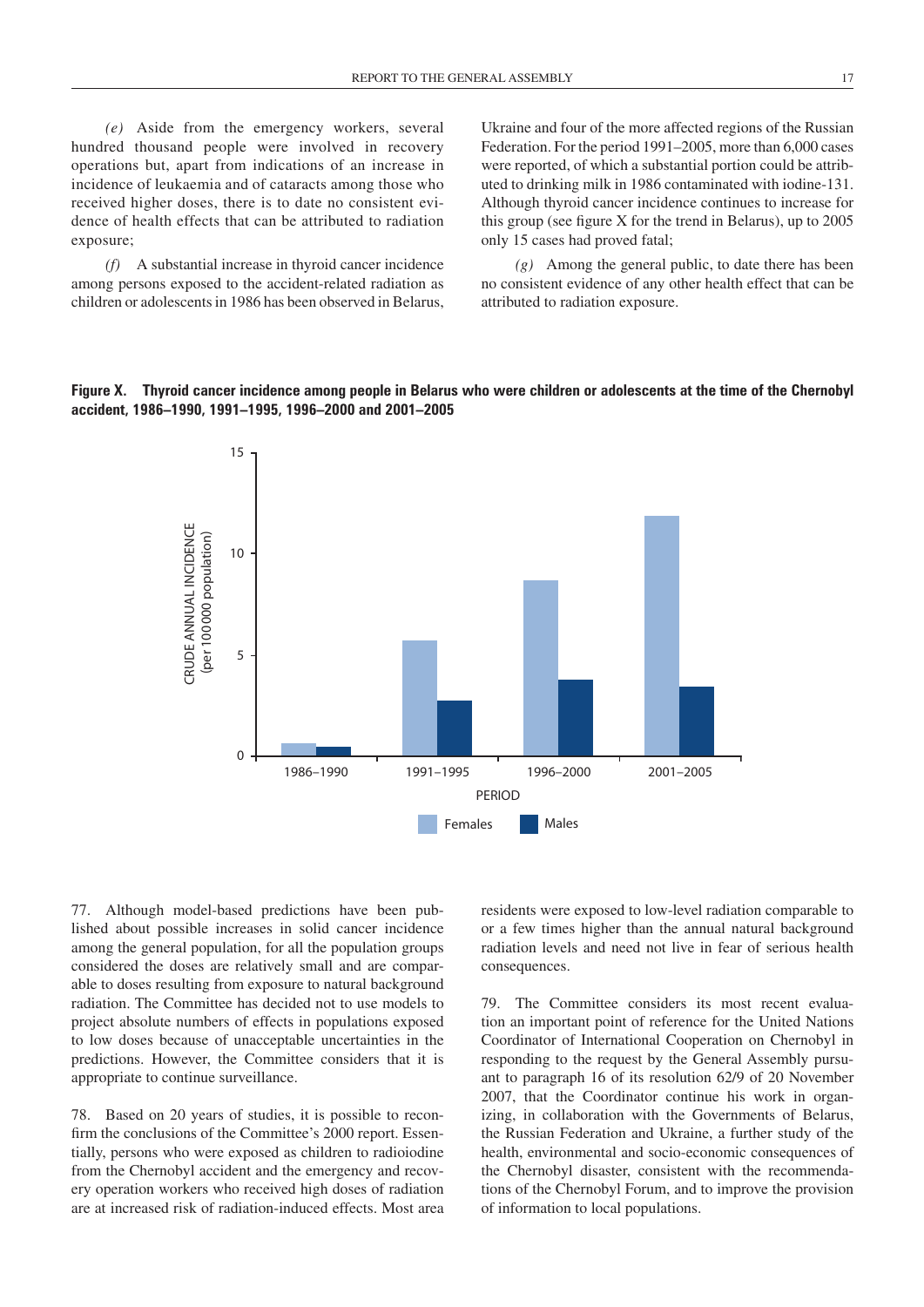#### **C. Effects on non-human biota**

80. All species present on the Earth have existed and evolved in environments where they have been exposed to ionizing radiation from the natural background. More recently, however, organisms are also being exposed to artificial sources of radiation, such as global fallout from atmospheric nuclear weapons tests and, in certain locations, controlled discharges of radionuclides or accidental releases of radioactive material.

81. In its 1996 report,<sup>15</sup> the Committee evaluated those doses and dose rates of ionizing radiation below which effects on populations of non-human biota were unlikely. It considered that the individual responses to radiation exposure that were likely to be significant at the population level were in the areas of mortality, fertility, fecundity and the induction of mutations. The Committee also considered that reproductive changes were a more sensitive indicator of radiation effects than mortality, and that mammals were the most sensitive of all animal organisms. On that basis, the Committee derived the dose rates to the most highly exposed individuals that would be unlikely to have significant effects on most populations.

82. Since then, new data on the effects of ionizing radiation have been obtained from follow-up observations of non-human biota in the area around the Chernobyl site. Various organizations have carried out comprehensive reviews of the scientific literature and, in some cases, have developed new approaches for assessing the potential effects on

non-human biota. There is a considerable range of end points and corresponding effect levels presented in the literature and also considerable variation in how different researchers evaluate those data. Table 7 provides a brief summary of the relevant data for aggregated categories of organisms.

83. The Committee concluded that, overall, there was no evidence to support changing the conclusions of its 1996 report according to which chronic dose rates of less than 0.1 milligrays per hour to the most highly exposed individuals would be unlikely to have significant effects on most terrestrial communities and chronic dose rates of less than 0.4 milligrays per hour to any individual in aquatic populations of organisms would be unlikely to have any detrimental effect at the population level. For acute exposures, studies of the Chernobyl accident experience had confirmed that significant effects on populations of non-human biota were unlikely at doses below about 1 gray.

84. Since the time of the Committee's 1996 report, a great deal of work has been done to investigate and improve data and methods for evaluating pathways through which biota are exposed to radiation in their environment; there have also been many improvements in assessing doses to biota. It is important to note that many opportunities remain for improving current understanding and methods in those areas. An improved understanding of such aspects will improve the overall understanding of the relationship between levels of radiation and radioactivity in the environment and the potential effects on biota.

#### **Table 7. Some effects of ionizing radiation on selected categories of non-human biota**

| Chronic dose rate<br>Category<br>(milligrays per hour) |                | Fffect                                                                                                         | End point                                   |
|--------------------------------------------------------|----------------|----------------------------------------------------------------------------------------------------------------|---------------------------------------------|
| $0.1 - 1$                                              | Plants<br>Fish | Death of pine needles: reduced numbers of herbaceous plants<br>Reduction in sperm production, delayed spawning | Mortality, morbidity<br>Reproductive damage |
| About 0.1                                              | <b>Mammals</b> | No detrimental end points described                                                                            | Morbidity, mortality, reproductive damage   |

<sup>&</sup>lt;sup>15</sup> Official Records of the General Assembly, Fifty-first Session, Supplement *No. 46* (A/51/46).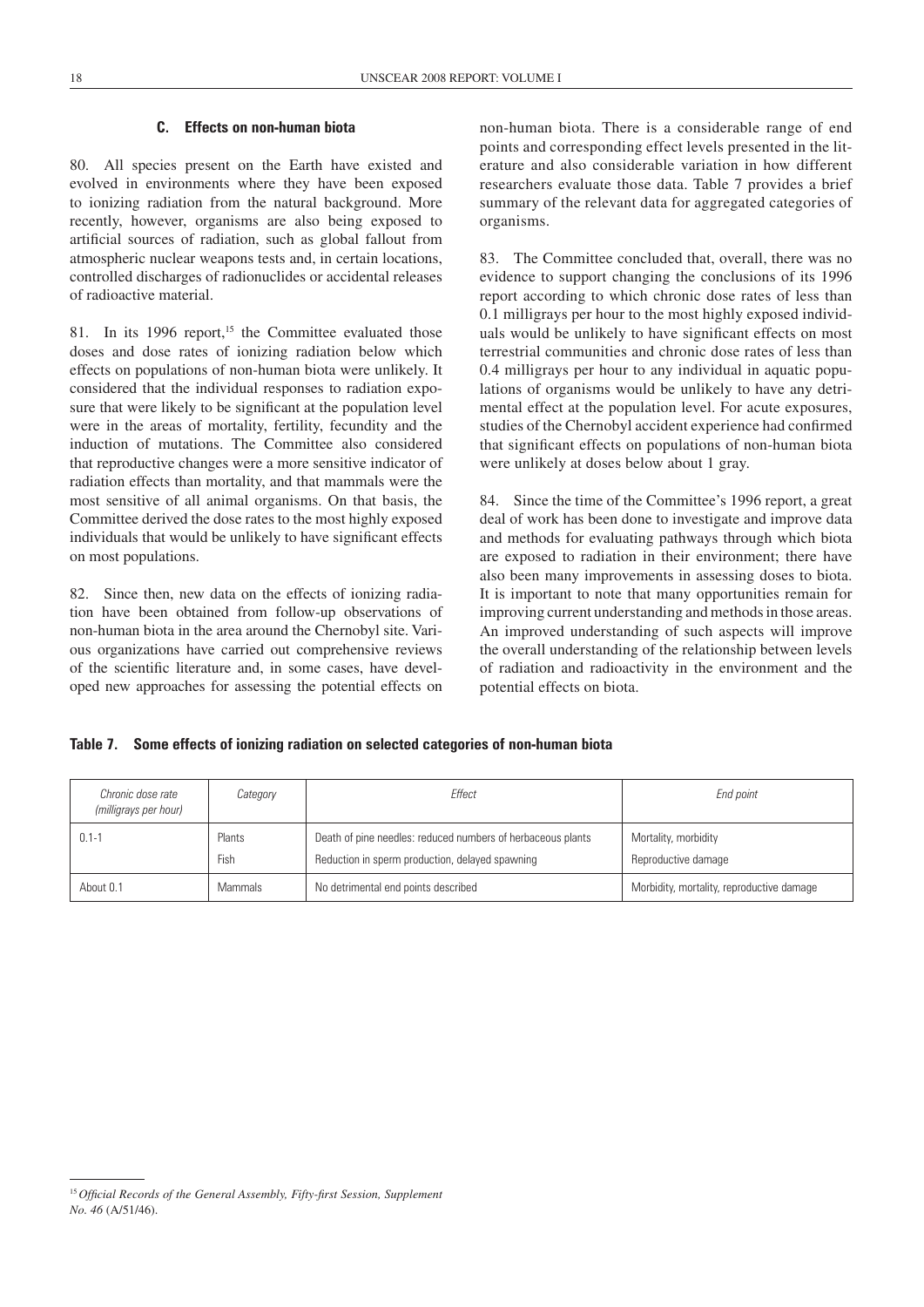# **Appendix I**

### **Members of national delegations attending the fiftieth to fifty-sixth sessions of the United Nations Scientific Committee on the Effects of Atomic Radiation, at which the 2008 scientific report was elaborated**

| Argentina                                                  | A. J. González (Representative), D. Beninson (Representative), P. Gisone (Representative),<br>M. del Rosario Pérez                                                                                                                                                                                                       |
|------------------------------------------------------------|--------------------------------------------------------------------------------------------------------------------------------------------------------------------------------------------------------------------------------------------------------------------------------------------------------------------------|
| Australia                                                  | P. A. Burns (Representative), S. Solomon, P. Thomas                                                                                                                                                                                                                                                                      |
| Belgium                                                    | H. Vanmarcke (Representative), H. Bosmans, A. Debauche, H. Engels, J. Lembrechts, J. R. Maisin<br>(Representative), P. Smeesters, J. M. Van Dam, A. Wambersie, H. Bijwaard, R. O. Blaauboer,<br>M. J. Brugmans                                                                                                           |
| <b>Brazil</b>                                              | O. Dias Gonçalves (Representative), J. L. Lipsztein (Representative), M. C. Lourenço, M. Nogueira<br>Martins, D. R. Melo (Representative), E. R. Rochedo                                                                                                                                                                 |
| Canada                                                     | N. E. Gentner (Representative), R. P. Bradley, K. Bundy, D. B. Chambers, R. M. Chatterjee<br>(Representative), R. J. Cornett, R. Lane, C. Lavoie, S. Vlahovich (Representative), D. Whillans                                                                                                                             |
| China                                                      | Pan Z. (Representative), He Q., Hou P., Jia J., Li K., Li J., Liu S., Liu Q., Lu J., Pan S., Shang B.,<br>Shi J., Su X., Sun J., Sun Q., Wang F., Xiu B., Xuan Y., Yang G., Yang H., Yang X., Yu J., Zhang J., Zhu M.                                                                                                    |
| Egypt                                                      | M.A.M. Gomaa (Representative), A. M. el-Naggar (Representative)                                                                                                                                                                                                                                                          |
| France                                                     | A. Flüry-Hérard (Representative), E. Ansoborlo, A. Aurengo, D. Averbeck, M. Benderitter,<br>M. Bourguignon, C. Forestier, J. F. Lacronique (Representative), J. Lallemand, J. J. Leguay,<br>C. Luccioni, R. Maximilien, A. Rannou, M. Tirmarche                                                                          |
| Germany                                                    | W. Weiss (Representative), A. Friedl, P. Jacob, A. Kellerer, J. Kiefer, G. Kirchner, W. Köhnlein,<br>R. Michel, W. U. Müller, C. Streffer (Representative)                                                                                                                                                               |
| India                                                      | K. B. Sainis (Representative)                                                                                                                                                                                                                                                                                            |
| Indonesia                                                  | Z. Alatas (Representative), K. Wiharto (Representative)                                                                                                                                                                                                                                                                  |
| Japan                                                      | O. Niwa (Representative), Y. Yonekura (Representative), T. Asano, M. Doi, Y. Ishikuro, A. Iwama,<br>K. Kodama, H. Kuniyoshi, T. Maeyama, M. Nakano, Y. Nakayama, S. Saigusa, K. Sakai, M. Sasaki,<br>Y. Sasaki (Representative), K. Sato, G. Suzuki, H. Tatsuzaki, S. Yoshinaga, M. Yoshizawa                            |
| Mexico                                                     | H. Maldonado (Representative)                                                                                                                                                                                                                                                                                            |
| Peru                                                       | L. V. Pinillos Ashton (Representative)                                                                                                                                                                                                                                                                                   |
| Poland                                                     | M. Waligórski (Representative), L. Dobrzyński, M. Janiak, Z. Jaworowski (Representative)                                                                                                                                                                                                                                 |
| <b>Russian Federation</b>                                  | M. Kiselev (Representative), A. Akleev, R. M. Alexakhin, T. Azizova, N. P. Garnyk, A. K. Guskova<br>(Representative), L. A. Ilyin (Representative), V. K. Ivanov, K. Kotenko, I. I. Kryshev, B. K. Lobach,<br>Y. Mokrov, O. A. Pavlovsky, T. S. Povetnikova, S. Romanov, M. N. Savkin, V. A. Shevchenko,<br>S. Shinkarev |
| Slovakia                                                   | E. Bédi (Representative), P. Gaál, V. Klener, P. Ragan, L. Tomášek, D. Viktory (Representative),<br>I. Zachariášová                                                                                                                                                                                                      |
| Sudan                                                      | A. Elgaylani (Representative), K.E.H. Mohamed (Representative)                                                                                                                                                                                                                                                           |
| Sweden                                                     | C. M. Larsson (Representative), A. Almén, L. E. Holm (Representative), L. Moberg                                                                                                                                                                                                                                         |
| United Kingdom of<br>Great Britain and<br>Northern Ireland | R. Cox (Representative), S. Bouffler, R. H. Clarke (Representative), J. Cooper, S. Ebdon-Jackson,<br>G. M. Kendall, T. McMillan, C. Muirhead, R. Paynter, P. Shrimpton, J. W. Stather                                                                                                                                    |
| United States of<br>America                                | F. A. Mettler Jr. (Representative), L. R. Anspaugh, B. G. Bennett, J. D. Boice Jr., N. H. Harley,<br>E. V. Holahan Jr., C. B. Meinhold, R. J. Preston, H. Royal, P. B. Selby, A. G. Sowder, A. Upton                                                                                                                     |